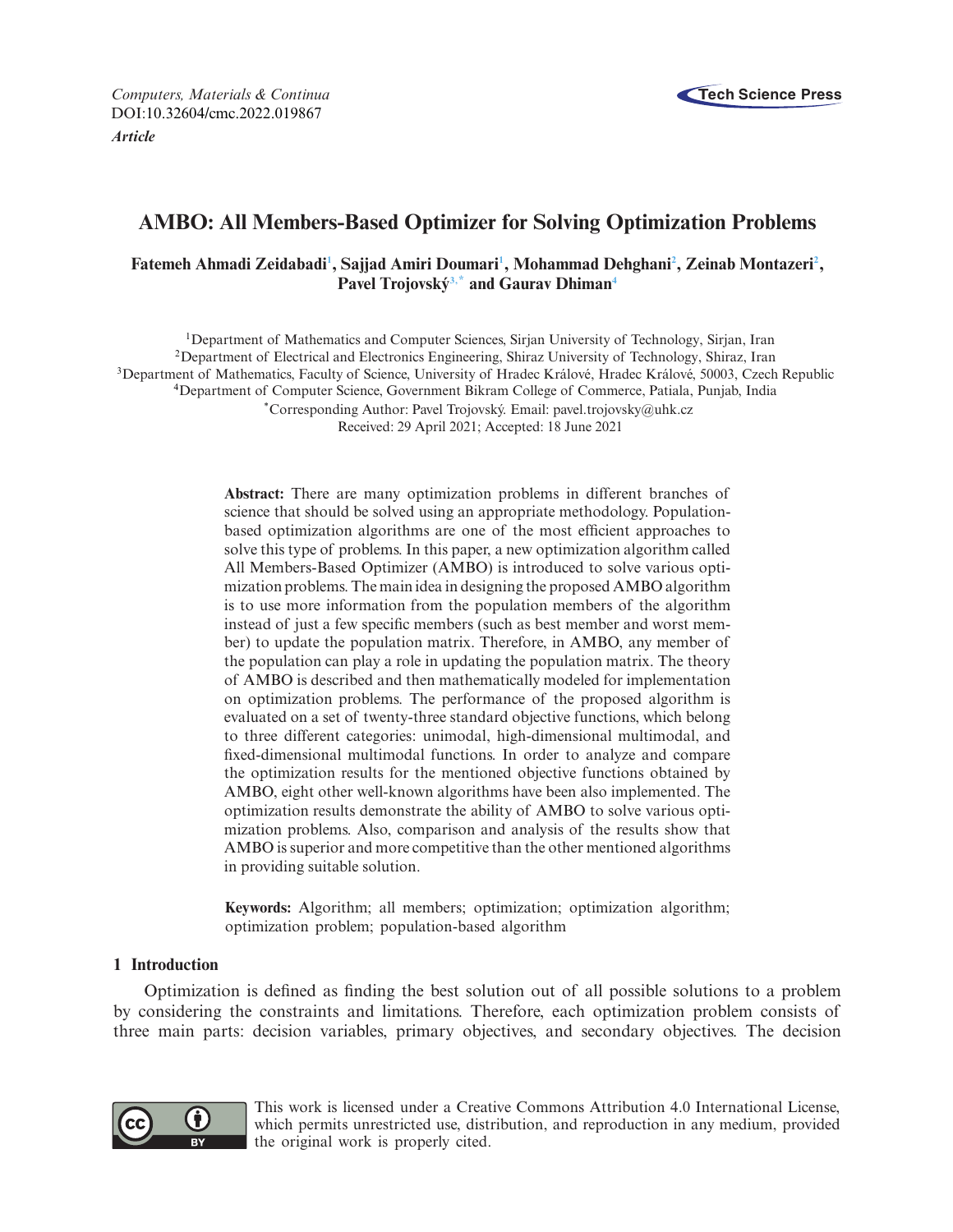variables are the same as the problem variables, the primary objectives represent the constraints of the problem, and the secondary objectives are the objective functions of the problem.

Population-based optimization algorithms (PBOAs) are one of the most effective methods for solving optimization problems. PBOAs are able to provide appropriate solutions to optimization problems based on random scan of the search space and through an iterative-based process [\[1\]](#page-11-0). Each optimization problem has a best basic solution called global optimum. On the other hand, the solution obtained by PBOAs for the optimization problem is not necessarily the global optimal solution. Hence, the solution provided by PBOAs is referred as quasi-optimal solution [\[2](#page-11-1)[,3\]](#page-11-2). Whatever the quasi-optimal solution provided by an algorithm is closer to the global optimum, that algorithm has a better performance in solving that optimization problem. For this reason, various PBOAs have been introduced by scientists to provide quasi-optimal solutions to optimization problems. In this regard, optimization algorithms have been applied in various fields in the literature such as energy  $[4-7]$  $[4-7]$ , protection  $[8]$  $[8]$ , electrical engineering  $[9-14]$  $[9-14]$ , and energy carriers [\[15](#page-12-1)[,16\]](#page-12-2) to achieve the optimal solution.

PBOAs are designed based on simulation of various natural phenomena, behavior of living organisms, physical laws, genetic sciences, rules of the games, and so on. In a general classification based on the design idea, PBOAs are categorized into 4 groups: swarm-based, physics-based, evolutionary-based, and game-based optimization algorithms.

Swarm-based optimization algorithms are designed based on simulating the behavior of living organisms such as animals, plants, and natural phenomena. Particle Swarm Optimization (PSO) is one of the most widely-used algorithms in this category, which is based on simulating behaviors of birds' swarm [\[17\]](#page-12-3). Ant Colony Optimization (ACO) is another swarm-based optimization technique that has been introduced based on the behavior of ants in finding the shortest route between their nest and the food source [\[18\]](#page-12-4). Simulation of the patient treatment process by the doctor has been used in designing doctor and patient optimizer (DPO) [\[19\]](#page-12-5). Some of the other swarm-based optimization algorithms are: Seagull Optimization Algorithm (SOA) [\[20\]](#page-12-6), Whale Optimization Algorithm (WOA) [\[21](#page-12-7)], Firefly Algorithm (FA) [\[22](#page-12-8)], Artificial Bee Colony (ABC) [\[23\]](#page-12-9), Cuckoo Search (CS) [\[24\]](#page-12-10), Bat-inspired Algorithm (BA) [\[25](#page-12-11)], Spotted Hyena Optimizer (SHO) [\[26](#page-12-12)], Monkey Search (MS) [\[27\]](#page-12-13), Artificial Fish-Swarm Algorithm (AFSA) [\[28](#page-12-14)], Group Optimization (GO) [\[29\]](#page-12-15), Dolphin Partner Optimization (DPO) [\[30](#page-12-16)], Hunting Search (HS) [\[31\]](#page-12-17), Coupled Spring Forced Bat Algorithm (SFBA) [\[32](#page-13-0)], Teaching-Learning-Based Optimization (TLBO) [\[33\]](#page-13-1), Grey Wolf Optimizer (GWO) [\[34](#page-13-2)], Following Optimization Algorithm (FOA) [\[35\]](#page-13-3), Moth-Flame Optimization Algorithm (MFO) [\[36\]](#page-13-4), Grasshopper Optimization Algorithm (GOA) [\[37](#page-13-5)], Donkey Theorem Optimization (DTO) [\[38](#page-13-6)], Emperor Penguin Optimizer (EPO) [\[39\]](#page-13-7), Multi Leader Opti-mizer (MLO) [\[40](#page-13-8)], Rat Swarm Optimizer (RSO) [\[41\]](#page-13-9), and "The Good, the Bad, and the Ugly" Optimizer (GBUO) [\[42](#page-13-10)].

Physics-based optimization algorithms are introduced based on simulation of various laws of physics. Spring Search Algorithm (SSA) is one of the algorithms in this group, which was designed based on the simulation of Hooke's law in a system consisting of weights and springs [\[43\]](#page-13-11). Momentum Search Algorithm (MSA) is another algorithm based on the simulation of Newton's laws of motion and "momentum conservation principle" [\[44\]](#page-13-12). Gravitational Search algorithm (GSA) was introduced based on the law of universal gravitation between objects [\[45\]](#page-13-13). Some other popular physics-based optimization algorithms are: Big-Bang Big-Crunch (BBBC) [\[46\]](#page-13-14), Galaxy-based Search Algorithm (GbSA) [\[47\]](#page-13-15), Charged System Search (CSS) [\[48](#page-13-16)], Particle Collision Algorithm (PCA) [\[49\]](#page-13-17), Simulated Annealing (SA) [\[50\]](#page-13-18), Binary Spring Search Algorithm (BSSA) [\[51](#page-13-19)], Central Force Optimization (CFO) [\[52\]](#page-13-20), Ray Optimization (RO) algorithm [\[53\]](#page-14-0),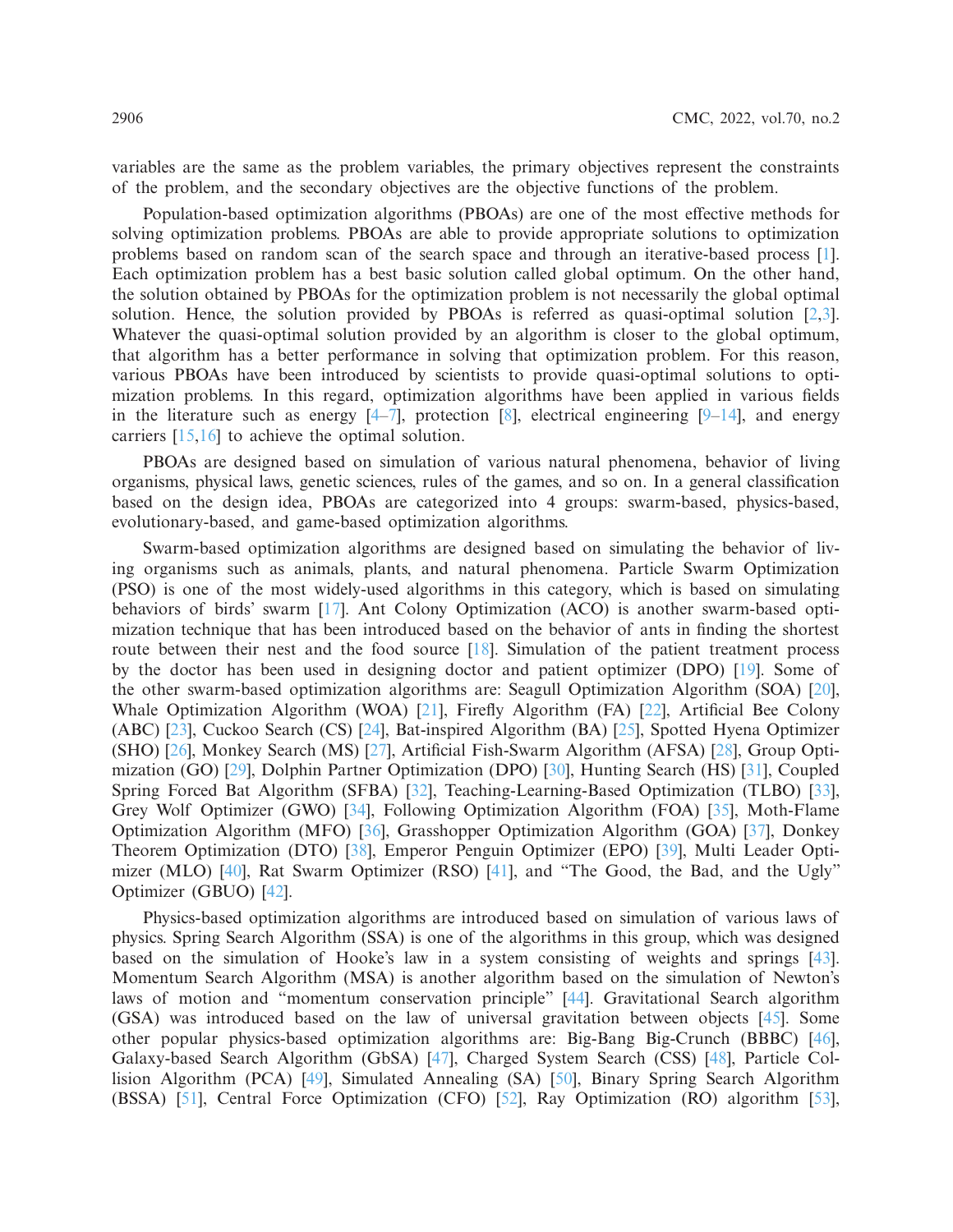Curved Space Optimization (CSO) [\[54](#page-14-1)], Henry Gas Solubility Optimization (HGSO) [\[55\]](#page-14-2), Small World Optimization Algorithm (SWOA) [\[56\]](#page-14-3), and Artificial Chemical Reaction Optimization Algorithm (ACROA) [\[57\]](#page-14-4).

Evolutionary-based optimization algorithms are inspired by genetics and inheritance laws. Genetic Algorithm (GA) is the most famous algorithm in this group, which is designed based on simulation of reproduction process and Darwin's theory of evolution by natural selection [\[58\]](#page-14-5). Artificial Immune System (AIS) inspired by the mechanism of the human body and the human immune system against viruses and microbes is another evolutionary-based optimization algorithm [\[59](#page-14-6)]. Some other evolutionary-based optimization techniques are: Evolutionary Programming (EP) [\[60](#page-14-7)], Cultural Algorithm [\[61](#page-14-8)], Evolution Strategy (ES) [\[62](#page-14-9)], Differential Evolution (DE) [\[63](#page-14-10)], Biogeography-Based Optimizer (BBO) [\[64\]](#page-14-11), Artificial Infectious Disease (AID) [\[65\]](#page-14-12), Genetic Programming (GP) [\[66](#page-14-13)], and Improved Quantum-inspired Differential Evolution (IQDE) algorithm [\[67](#page-14-14)].

Game-based optimization algorithms are another POBAs, which are designed based on simulating rules of various games. Football Game-Based Optimization (FGBO) is one of the algorithms in this group, which was introduced based on simulation of football league rules and clubs' behaviors [\[68\]](#page-14-15). Darts Game Optimizer (DGO) inspired by the rules of the darts game and the behavior of the players in dart throwing for collecting more points is another gamebased optimization technique [\[69](#page-14-16)]. Some of the other game-based optimization algorithms are: Orientation Search Algorithm (OSA) [\[70\]](#page-14-17), Hide Objects Game Optimization (HOGO) [\[71](#page-14-18)], Shell Game Optimization (SGO) [\[72](#page-14-19)], Binary Orientation Search Algorithm (BOSA) [\[73\]](#page-14-20), and Dice Game Optimizer (DGO) [\[74](#page-15-0)].

In this paper, a new optimization algorithm entitled All Members-Based Optimizer (AMBO) is designed to provide suitable quasi-optimal solutions for various optimization problems. In the proposed AMBO, all members of the population, regardless of their position in the search space, participate in updating the population matrix. Various steps of implementing AMBO are explained and then its mathematical formulation is presented. The performance of AMBO in providing quasi-optimal solution is evaluated for twenty-three standard objective functions of different types.

The rest of the article is organized as follows. In Section 2, the proposed AMBO algorithm is described and modeled. In Section 3, the proposed algorithm is simulated for optimizing different objective functions and the results are presented. Statistical analysis of the results is carried out in Section 4. Finally, the conclusions of this investigation and suggestions for future studies are presented in Section 5.

#### **2 All Members-Based Optimizer**

In this section, various steps and mathematical modeling of the proposed optimization algorithm are presented. All Members-Based Optimizer (AMBO) is a PBOA proposed for solving optimization problems. The main idea in designing AMBO is to make more use of the population matrix information as well as the simultaneous participation of all members of the population in updating the algorithm population. The search space for each optimization problem consists of coordinate axes equal to the number of problem variables. In most of optimization algorithms, the best population member directs the population of the algorithm along these axes. Also, in some algorithms, the worst member or several members with specific characteristics are effective in updating the algorithm population. However, an ordinary member of the population may be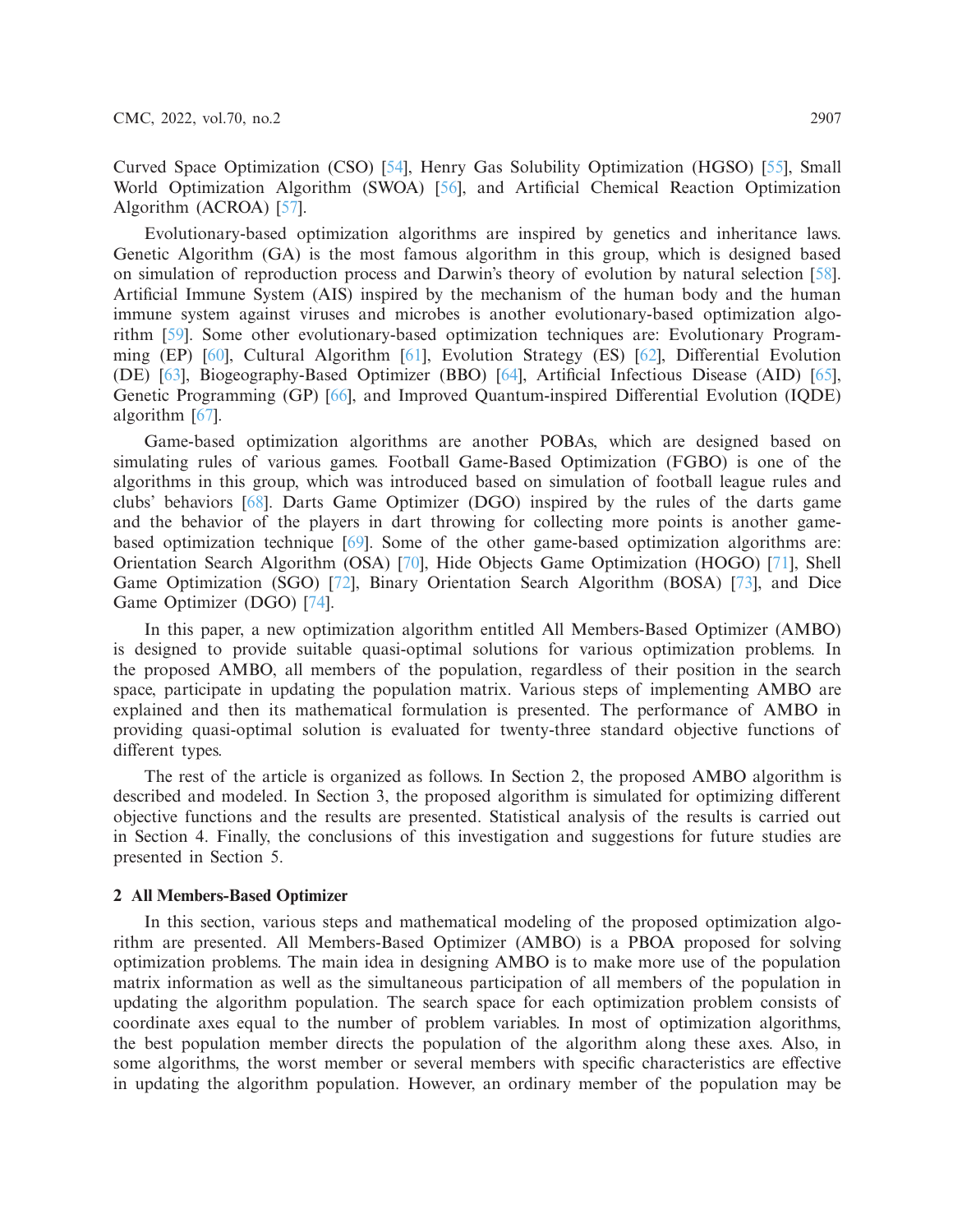more qualified to lead the population in some axes than the best member. Therefore, AMBO is designed based on this concept to use the information of all population members.

Each PBOA has a number of members called the algorithm population. The algorithm population can be displayed using a matrix called the population matrix. Each row of this matrix represents a population member and each column of this matrix represents a variable of the optimization problem. Therefore, the number of rows in the population matrix is equal to the number of population members and the number of columns in this matrix is equal to the number of the optimization problem variables.

<span id="page-3-0"></span>In AMBO, the population matrix is represented using Eq.  $(1)$ .

$$
X = \begin{bmatrix} X_1 \\ \vdots \\ X_i \\ \vdots \\ X_N \end{bmatrix}_{N \times m} = \begin{bmatrix} x_1^1 & \cdots & x_1^d & \cdots & x_1^m \\ \vdots & \ddots & \vdots & \ddots & \vdots \\ x_i^1 & \cdots & x_i^d & \cdots & x_i^m \\ \vdots & \vdots & \ddots & \vdots & \ddots & \vdots \\ x_N^1 & \cdots & x_N^d & \cdots & x_N^m \end{bmatrix}_{N \times m}, \qquad (1)
$$

where *X* is the population matrix,  $X_i$  is the *i*th population member,  $x_i^d$  is the value of *d*th problem variable suggested by the *i*th population member, *N* is the number of population members, and *m* is the number of problem variables.

In each iteration of the algorithm, the objective function of the problem is evaluated based on the suggested values of variables provided by each population member. Therefore, the values of the objective function are specified as a vector using Eq.  $(2)$ .

<span id="page-3-1"></span>
$$
OF(X) = \begin{bmatrix} OF_1 = OF(X_1) \\ \vdots \\ OF_i = OF(X_i) \\ \vdots \\ OF_N = OF(X_N) \end{bmatrix}_{N \times 1},
$$
\n(2)

where  $OF(X)$  is the objective function vector and  $OF<sub>i</sub>$  is the objective function value based on the solution suggested by *i*th population member.

In the proposed AMBO algorithm, population members are updated in two stages. In the first stage, each member of the population is updated based on the position of different members of the population in the search space. The important point in this process is that the new position is acceptable to a population member if it improves the value of the objective function. Otherwise, the update is not acceptable and the member remains in its previous position. The first stage is simulated using Eqs.  $(3)$  to  $(5)$ .

<span id="page-3-2"></span>
$$
N_s = round\left(N \times \left(1 - \frac{t}{T}\right)\right) \tag{3}
$$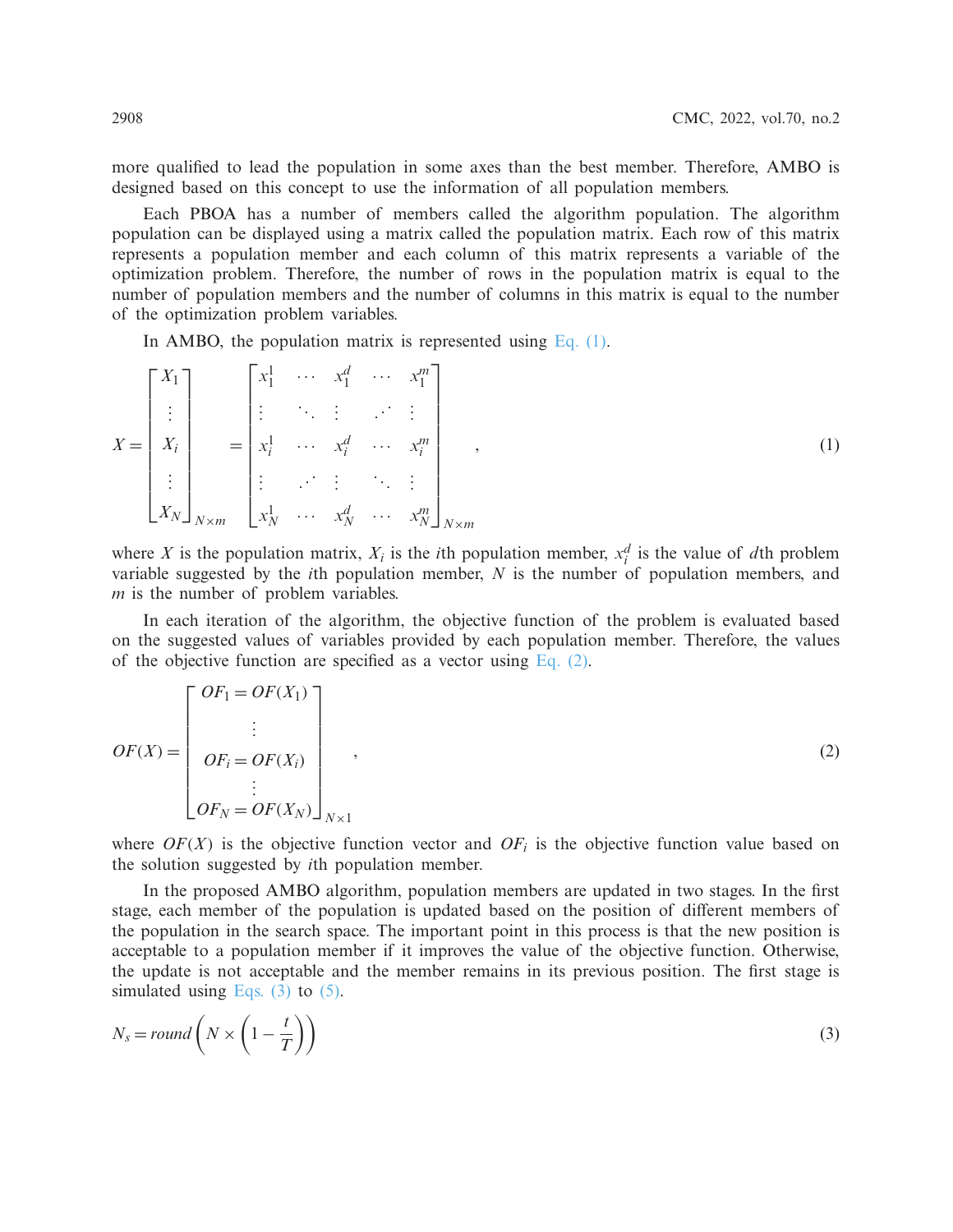<span id="page-4-0"></span>
$$
x_i'^d = \begin{cases} x_i^d + r(x_i^d - x_j^d), & OF_i < OF_j \\ x_i^d + r(x_j^d - x_i^d), & else \end{cases} \qquad \& j = 1 \text{ to } N_s
$$
\n
$$
X_i = \begin{cases} X_i', & OF_i < OF_i \\ X_i, & else, \end{cases} \tag{4}
$$

where *Ns* is the number of selected members to lead the population members, *t* denotes the algorithm replication counter, *T* is the maximum replication of the algorithm,  $x_i^d$  is the new value for *d*th problem variable, *r* is a random number in the interval [0, 1],  $X_i$  is the new position of *i*th population member based on the first stage, and  $OF_i'$  is its objective function value.



<span id="page-4-1"></span>**Figure 1:** Flowchart of AMBO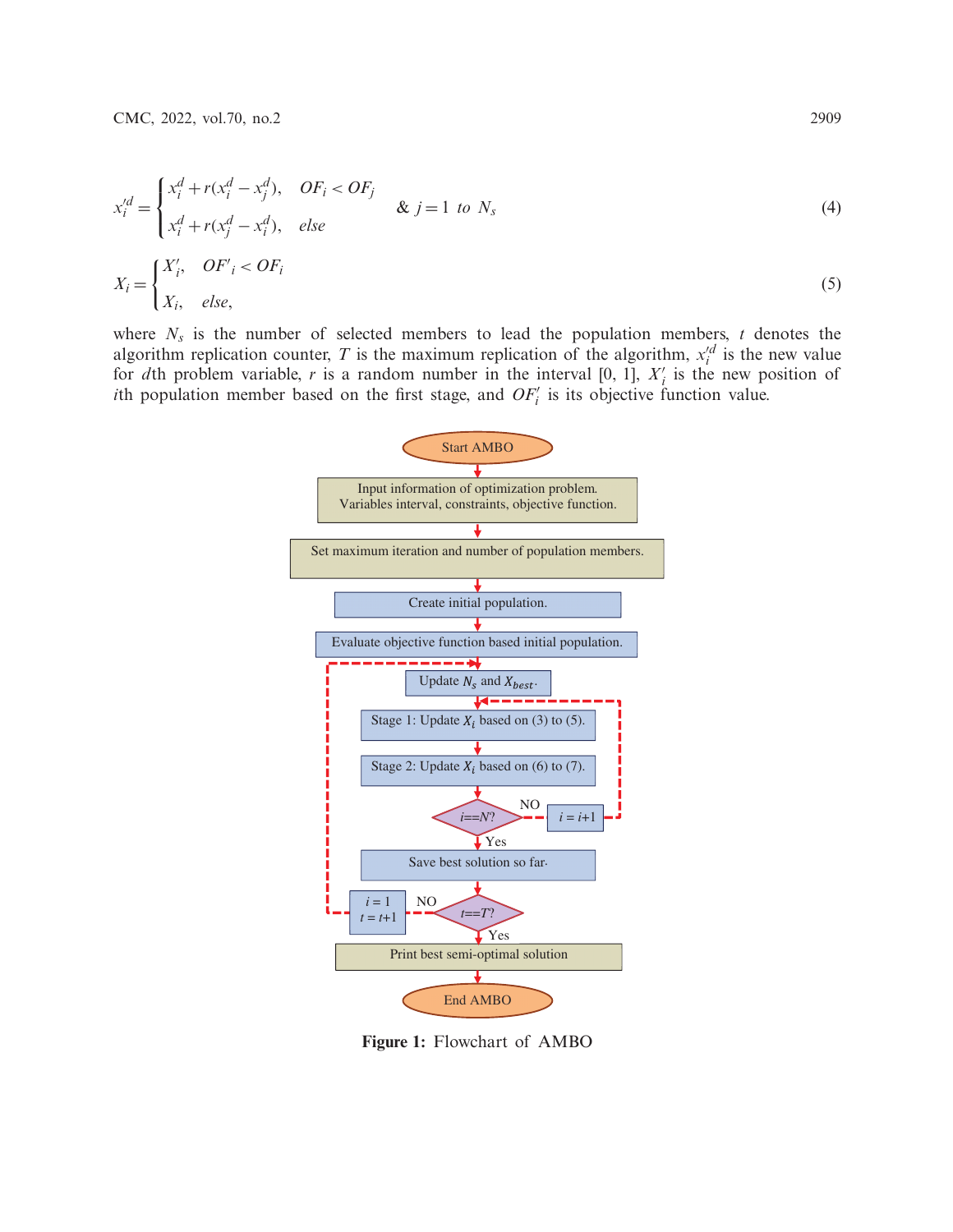In the second stage, the population matrix is updated based on the best member. In this stage, similar to the first stage, the new position is acceptable to a population member if it improves the objective function. The second stage of AMBO is simulated in [Eqs. \(6\)](#page-5-0) and [\(7\).](#page-5-1)

<span id="page-5-0"></span>
$$
x_i^{\prime\prime} = x_i^d + r(x_{best}^d - x_i^d) \tag{6}
$$

<span id="page-5-1"></span>
$$
X_i = \begin{cases} X''_i, & OF''_i < OF_i \\ X_i, & else, \end{cases} \tag{7}
$$

where  $x_i''$  is the new value for *d*th problem variable.  $x_{best}^d$  is the best member, which achieves the best objective function value,  $X_i''$  is the new position of *i*th population member based on the second stage, and  $OF_i''$  is its corresponding objective function value.

For each iteration, the population matrix is updated through these two steps and this process is repeated until the algorithm stops. At the end of the algorithm iterations, AMBO provides the best obtained quasi-optimal solution to the optimization problem. The implementation process of the proposed algorithm in an optimization problem is shown as a flowchart in [Fig. 1.](#page-4-1) The pseudo-code of the proposed AMBO algorithm is also presented in Algorithm 1.

## **Algorithm 1:** Pseudo-code of the AMBO

Start AMBO.

- 1. Input optimization problem information.
- 2. Set *N* and *T*.
- 3. Create initial population matrix.
- 4. Evaluate objective function.
- 5. for  $t = 1:T$
- 6. Update  $N_s$  and  $X_{best}$  (best member)<br>7. for  $i = 1:N$
- for  $i = 1:N$
- 8. Stage 1
- 9. Update i'th member based on [\(3\)](#page-3-2) to [\(5\).](#page-4-0)
- 10. Stage 2
- 11. Update i'th member based on [\(6\)](#page-5-0) to [\(7\).](#page-5-1)
- 12. End for  $i = 1:N$
- 13. Save the best solution so far.
- 14. End for  $t = 1:T$
- 15. Output the best quasi-optimal solution.
- End AMBO.

#### **3 Simulation Study**

In this section, the ability of AMBO for solving optimization problems and providing quasioptimal solutions is evaluated. For this purpose, AMBO is implemented on a set of twenty-three standard objective functions from three different types including unimodal, high-dimensional multimodal, and fixed-dimensional multimodal functions. Complete information of these objective functions is provided in the Appendix [\(Tabs. A1](#page-15-1) to [A3\)](#page-16-0).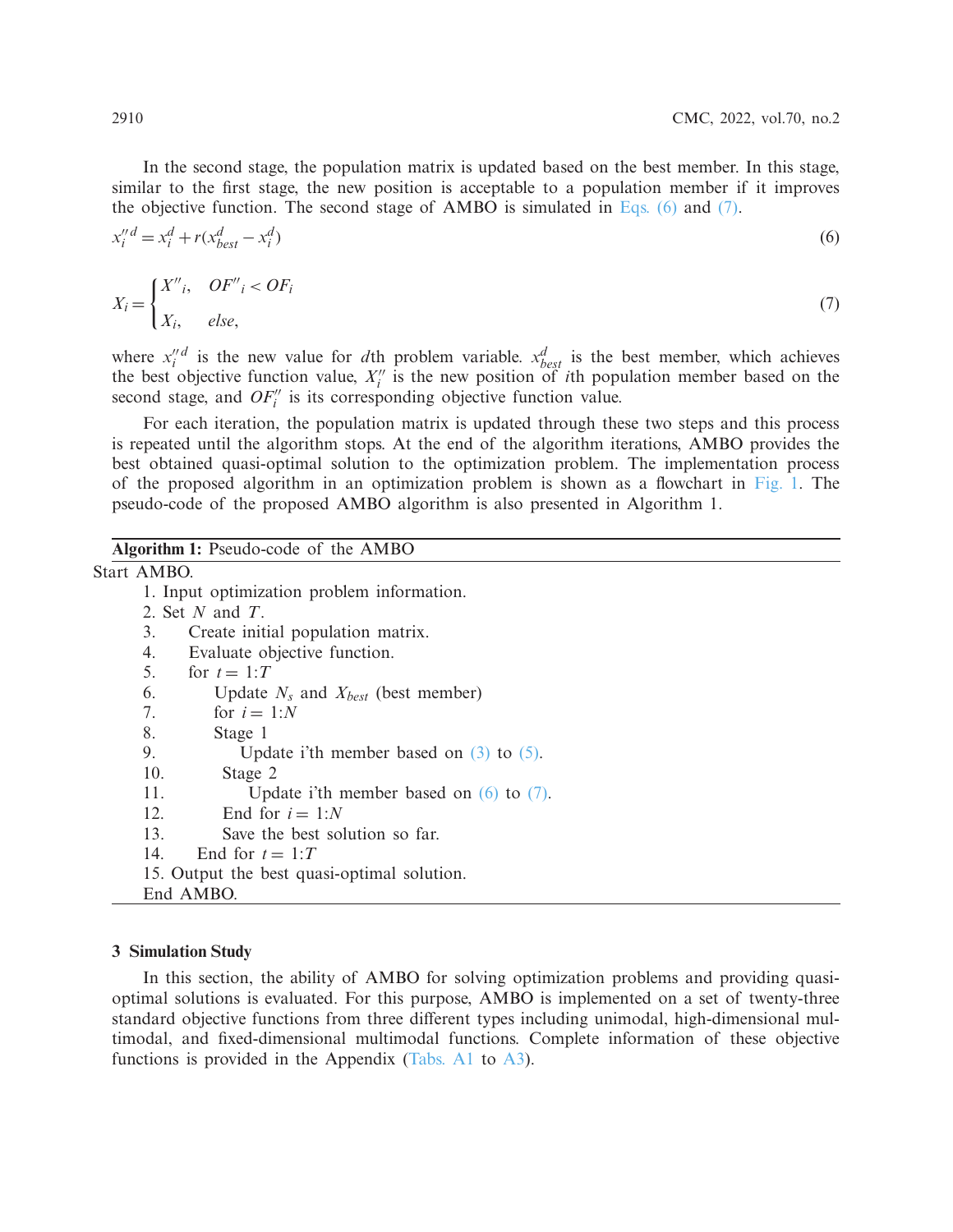#### *3.1 Experimental Setup*

In order to analyze the performance of the proposed AMBO in providing the quasi-optimal solution, AMBO is compared with eight other optimization algorithms namely Genetic Algorithm (GA), Particle Swarm Optimization (PSO), Gravitational Search Algorithm (GSA), Teaching Learning-Based Optimization (TLBO), Grey Wolf Optimizer (GWO), Whale Optimization Algorithm (WOA), Marine Predators Algorithm (MPA), and Tunicate Swarm Algorithm (TSA).

To solve each of the objective functions, 20 independent runs of the proposed AMBO has been performed, where each run includes 1000 iterations. The average (Ave) and standard deviation (std) of the best solutions have been used to present the results of optimization for the objective functions.

### *3.2 Evaluation Results for Objective Functions*

The objective functions  $F_1$  to  $F_7$  belong to unimodal category. These functions have been selected to evaluate the performance of the optimization algorithms. The optimization results for these objective functions using the proposed AMBO and eight other optimization algorithms are presented in [Tab. 1.](#page-6-0) According to this table, AMBO is the best optimizer for  $F_1$ ,  $F_2$ ,  $F_3$ ,  $F_4$ , and *F*<sup>6</sup> objective functions.

<span id="page-6-0"></span>

|                |               | AMBO           | <b>MPA</b> | <b>TSA</b>  | <b>GOA</b>            | GWO        | TLBO        | <b>GSA</b> | <b>PSO</b>            | <b>GA</b>  |
|----------------|---------------|----------------|------------|-------------|-----------------------|------------|-------------|------------|-----------------------|------------|
| F <sub>1</sub> | Ave $0$       |                | 3.2715E-21 |             | 7.71 E-38 2.1741 E-09 | 1.09E-58   | 8.3373E-60  |            | 2.0255E-17 1.7740E-05 | 13.2405    |
|                | $Std \quad 0$ |                | 4.6153E-21 | 7.00E-21    | 7.3985E-25            | 5.1413E-74 | 4.9436E-76  | 1.1369E-32 | 6.4396E-21            | 4.7664E-15 |
|                | $F_2$ Ave 0   |                | 1.57E-12   | 8.48E-39    | 0.5462                | 1.2952E-34 | 7.1704E-35  | 2.3702E-08 | 0.3411                | 2.4794     |
|                | $Std \quad 0$ |                | $1.42E-12$ | 5.92E-41    | 1.7377E-16            | 1.9127E-50 | 6.6936E-50  | 5.1789E-24 | 7.4476E-17            | 2.2342E-15 |
|                | $F_3$ Ave 0   |                | 0.0864     | 1.15E-21    | 1.7634E-08            | 7.4091E-15 | 2.7531E-15  | 279.3439   | 589.4920              | 1536.8963  |
|                | $Std \quad 0$ |                | 0.1444     | 6.70E-21    | 1.0357E-23            | 5.6446E-30 | 2.6459E-31  | 1.2075E-13 | 7.1179E-13            | 6.6095E-13 |
|                | $F_4$ Ave 0   |                | $2.6E-08$  | $1.33E-23$  | 2.9009E-05            | 1.2599E-14 | 9.4199E-15  | 3.2547E-09 | 3.9634                | 2.0942     |
|                | $Std \quad 0$ |                | 9.25E-09   | $1.15E-22.$ | 1.2121F-20            | 1.0583E-29 | 2.1167E-30  | 2.0346E-24 | 1.9860E-16            | 2.2342F-15 |
|                | $F_5$ Ave     | 20.1578        | 46.049     | 28.8615     | 41.7767               | 29.8607    | 146.4564    | 36.10695   | 50.26245              | 310.4273   |
|                |               | $Std$ 2.22E-14 | 0.4219     | 4.76E-03    | 2.5421E-14            | 6.95E-13   | 1.9065E-14  | 3.0982E-14 | 1.5888E-14            | 2.0972E-13 |
|                | $F_6$ Ave 0   |                | 0.398      | 7.10E-21    | 1.6085E-09            | 0.6423     | 0.4435      | $\Omega$   | 20.25                 | 14.55      |
|                | Std           | $\theta$       | 0.1914     | 1.12E-25    | 4.6240E-25            | 6.2063E-17 | 4.2203E-16  | $\Omega$   | 0                     | 3.1776E-15 |
| $F_7$          | Ave           | 1.41 E-05      | 0.0018     | 3.72E-04    | 0.0205                | 0.0008     | 0.0017      | 0.0206     | 0.1134                | 5.6799E-03 |
|                | Std           | $6.06E-21$     | 0.0010     | 5.09E-05    | 1.5515E-18            | 7.2730E-20 | 3.87896E-19 | 2.7152E-18 | 4.3444E-17            | 7.7579E-19 |

**Table 1:** Results of applying optimization algorithms on unimodal objective functions

Six high-dimensional multimodal objective functions *F*<sup>8</sup> to *F*<sup>13</sup> have been selected to evaluate the performance of the optimization algorithms in providing a suitable quasi-optimal solution. [Tab. 2](#page-7-0) shows the optimization results for these objective functions using AMBO and eight other optimization algorithms. AMBO is the best optimizer for  $F_8$ ,  $F_9$ , and  $F_{10}$  objective functions.

The third group of objective functions, including  $F_{14}$  to  $F_{23}$ , is selected from the fixeddimensional multimodal type. The results of the implementation of the proposed algorithm and eight other optimization algorithms on these objective functions are presented in [Tab. 3.](#page-7-1) The results in this table show that AMBO is the best optimizer for *F*15, *F*16, and *F*<sup>17</sup> target functions.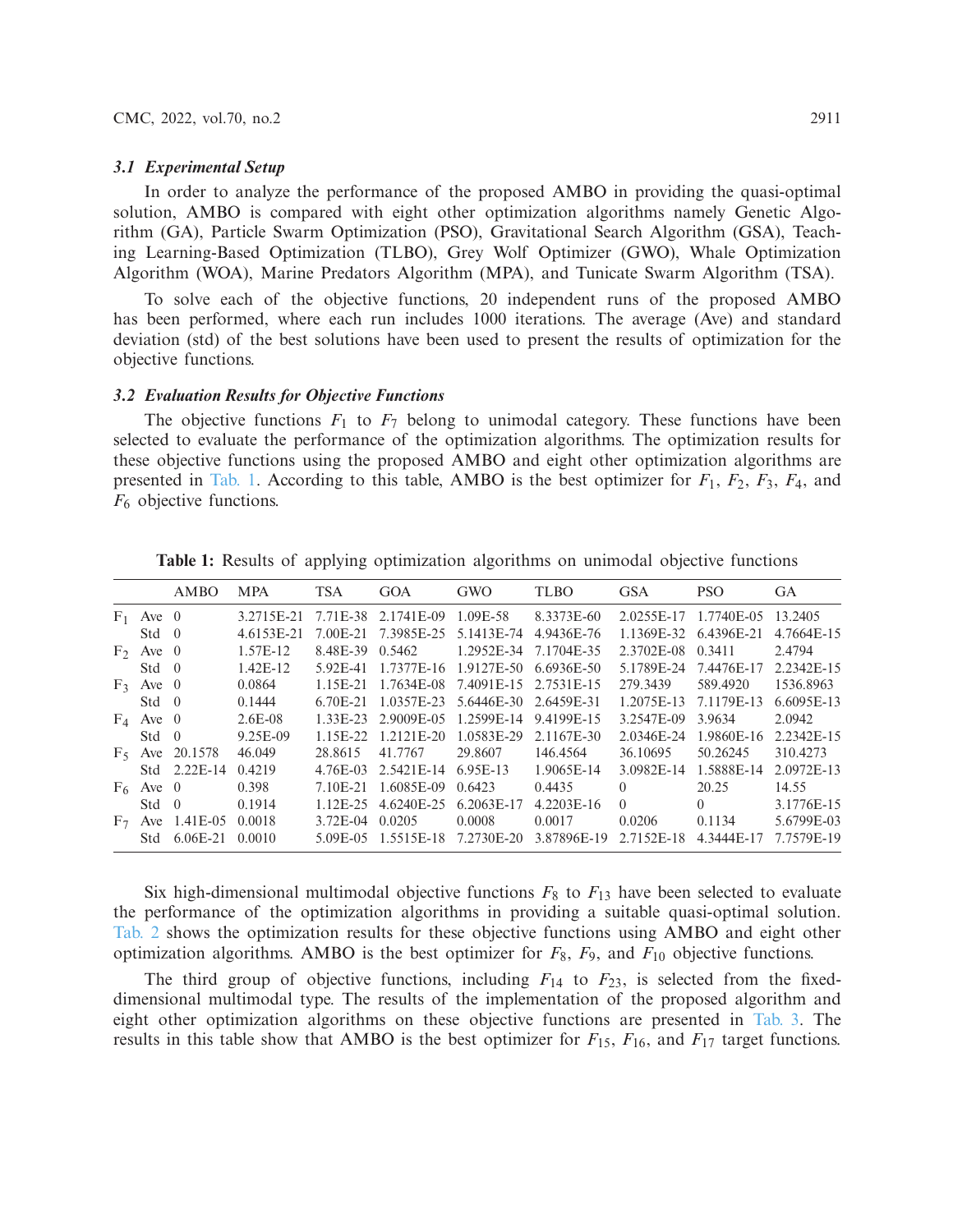|                | AMBO                         | <b>MPA</b>                                                                 | <b>TSA</b> | GOA                                          | GWO                   | <b>TLBO</b> | <b>GSA</b>        | <b>PSO</b>                       | <b>GA</b>                |
|----------------|------------------------------|----------------------------------------------------------------------------|------------|----------------------------------------------|-----------------------|-------------|-------------------|----------------------------------|--------------------------|
|                |                              | $F_8$ Ave -9164.21 -3594.16321 -5740.3388 -1663.9782 -5885.1172 -7408.6107 |            |                                              |                       |             | $-2849.0724$      |                                  | $-6908.6558 - 8184.4142$ |
|                |                              | Std 2.03E-13 811.32651                                                     | 41.5       | 716.3492                                     | 467.5138              | 513.5784    | 264.3516          | 625.6248                         | 833.2165                 |
| $F_9$ Ave 0    |                              | 140.1238                                                                   | 5.70E-03   | 4.2011                                       | 8.5265E-15 10.2485    |             | 16.2675           | 57.0613                          | 62.4114                  |
| Std 0          |                              | 26.3124                                                                    | $1.46E-03$ | 4.3692E-15                                   | 5.6446E-30 5.5608E-15 |             |                   | 3.1776E-15 6.3552E-15 2.5421E-14 |                          |
|                |                              | $F_{10}$ Ave 4.44E-15 9.6987E-12                                           | 9.80E-14   | 0.3293                                       | 1.7053E-14 0.2757     |             | 3.5673E-09 2.1546 |                                  | 3.2218                   |
|                |                              | Std 2.65E-35 6.1325E-12                                                    | 4.51E-12   | 1.9860E-16                                   | 2.7517E-29 2.5641E-15 |             |                   | 3.6992E-25 7.9441E-16 5.1636E-15 |                          |
| $F_{11}$ Ave 0 |                              | $\theta$                                                                   | 1.00E-07   | 0.1189                                       | 0.0037                | 0.6082      | 3.7375            | 0.0462                           | 1.2302                   |
| Std 0          |                              | $\Omega$                                                                   | 7.46E-07   | 8.9991E-17                                   | 1.2606E-18            | 1.9860E-16  | 2.7804E-15        | 3.1031E-18                       | 8.4406E-16               |
|                | $F_{12}$ Ave 5.13E-07 0.0851 |                                                                            | 0.0368     | 1.7414                                       | 0.0372                | 0.0203      | 0.0362            | 0.4806                           | 0.0470                   |
|                | Std 4.74E-22 0.0052          |                                                                            | 1.5461E-02 | 8.1347E-12                                   | 4.3444E-17            | 7.7579E-19  | 6.2063E-18        | 1.8619E-16                       | 4.6547E-18               |
|                | $F_{13}$ Ave 9.68E-06 0.4901 |                                                                            | 2.9575     | 0.3456                                       | 0.5763                | 0.3293      | 0.0020            | 0.5084                           | 1.2085                   |
|                | Std 4.65E-18 0.1932          |                                                                            |            | 1.5682E-12 3.25391E-12 2.4825E-16 2.1101E-16 |                       |             | 4.2617E-14        | 4.9650E-17                       | 3.2272F-16               |

<span id="page-7-0"></span>**Table 2:** Results of applying optimization algorithms on High-dimensional multimodal objective functions

<span id="page-7-1"></span>**Table 3:** Results of applying optimization algorithms on Fixed-dimensional multimodal objective functions

|          |                | AMBO                               | <b>MPA</b> | <b>TSA</b> | GOA        | <b>GWO</b> | <b>TLBO</b> | <b>GSA</b> | <b>PSO</b> | <b>GA</b>   |
|----------|----------------|------------------------------------|------------|------------|------------|------------|-------------|------------|------------|-------------|
|          |                | $F_{14}$ Ave 0.998004              | 0.9980     | 1.9923     | 0.9980     | 3.7408     | 2.2721      | 3.5913     | 2.1735     | 0.9986      |
|          | Std            | $2.23E-16$                         | 4.2735E-16 | 2.6548E-07 | 9.4336E-16 | 6.4545E-15 | 1.9860E-16  | 7.9441E-16 | 7.9441E-16 | 1.5640E-15  |
|          |                | $F_{15}$ Ave 0.000307              | 0.0030     | 0.0004     | 0.0049     | 0.0063     | 0.0033      | 0.0024     | 0.0535     | 5.3952E-02  |
|          | Std            | 5.82E-18                           | 4.0951E-15 | 9.0125E-04 | 3.4910E-18 | 1.1636E-18 | 1.2218E-17  | 2.9092E-19 | 3.8789E-19 | 7.0791E-18  |
|          |                | $F_{16}$ Ave $-1.03163$            | $-1.0316$  | $-1.0316$  | $-1.0316$  | $-1.0316$  | $-1.0316$   | $-1.0316$  | $-1.0316$  | $-1.0316$   |
|          | Std.           | 7.45E-16                           | 4.4652E-16 | 2.6514E-16 | 9.9301E-16 | 3.9720E-16 | 1.4398E-15  | 5.9580E-16 | 3.4755E-16 | 7.9441E-16  |
|          |                | $F_{17}$ Ave 0.397887              | 0.3979     | 0.3991     | 0.4047     | 0.3978     | 0.3978      | 0.3978     | 0.7854     | 0.4369      |
|          | Std            | 4.97E-17                           | 9.1235E-15 | 2.1596E-16 | 2.4825E-17 | 8.6888E-17 | 7.4476E-17  | 9.9301E-17 | 4.9650E-17 | 4.9650E-17  |
|          | $F_{18}$ Ave 3 |                                    | 3          | 3          | 3          | 3.0000     | 3.0009      | 3          | 3          | 4.3592      |
|          | Std            | 1.19E-15                           | 1.9584E-15 | 2.6528E-15 | 5.6984E-15 | 2.0853E-15 | 1.5888E-15  | 6.9511E-16 | 3.6741E-15 | 5.9580E-16  |
|          |                | $F_{19}$ Ave $-3.86278$ $-3.8627$  |            | $-3.8066$  | $-3.8627$  | $-3.8621$  | $-3.8609$   | $-3.8627$  | $-3.8627$  | $-3.85434$  |
|          | Std            | 2.78E-15                           | 4.2428E-15 | 2.6357E-15 | 3.1916E-15 | 2.4825E-15 | 7.3483E-15  | 8.3413E-15 | 8.9371E-15 | 9.9301E-17  |
|          |                | $F_{20}$ Ave $-3.322$              | $-3.3211$  | $-3.3206$  | $-3.2424$  | $-3.2523$  | $-3.2014$   | $-3.0396$  | $-3.2619$  | $-2.8239$   |
|          | Std            | 3.28E-15                           | 1.1421E-11 | 5.6918E-15 | 7.9441E-16 | 2.1846E-15 | 1.7874E-15  | 2.1846E-14 | 2.9790E-16 | 3.97205E-16 |
| $F_{21}$ |                | Ave $-10.1532$                     | $-10.1532$ | $-5.5021$  | $-7.4016$  | $-9.6452$  | $-9.1746$   | $-5.1486$  | $-5.3891$  | $-4.3040$   |
|          | Std            | 6.75E-15                           | 2.5361E-11 | 5.4615E-13 | 2.3819E-11 | 6.5538E-15 | 8.5399E-15  | 2.9790E-16 | 1.4895E-15 | 1.5888E-15  |
|          |                | $F_{22}$ Ave $-10.4029$ $-10.4029$ |            | $-5.0625$  | $-8.8165$  | $-10.4025$ | $-10.0389$  | $-9.0239$  | $-7.6323$  | $-5.1174$   |
|          | Std            | 2.78E-15                           | 2.8154E-11 | 8.4637E-14 | 6.7524E-15 | 1.9860E-15 | 1.5292E-14  | 1.6484E-12 | 1.5888E-15 | 1.2909E-15  |
|          |                | $F_{23}$ Ave $-10.5364$            | $-10.5364$ | $-10.3613$ | $-10.0003$ | $-10.1302$ | $-9.2905$   | $-8.9045$  | $-6.1648$  | $-6.5621$   |
|          | Std            | 6.75E-15                           | 3.9861E-11 | 7.6492E-12 | 9.1357E-15 | 4.5678E-15 | 1.1916E-15  | 7.1497E-14 | 2.7804E-15 | 3.8727E-15  |
|          |                |                                    |            |            |            |            |             |            |            |             |

## *3.3 Discussion*

Two important indicators for evaluating the performance of the optimization algorithms in solving optimization problems are the exploitation index and the exploration index.

Exploitation index indicates the ability of an optimization algorithm to provide a suitable quasi-optimal solution close to the global optimum for an optimization problem. An optimization algorithm must be able to provide a suitable solution at the end of its iterations. whatever this solution is closer to the global optimum, that algorithm has higher exploitation power. Unimodal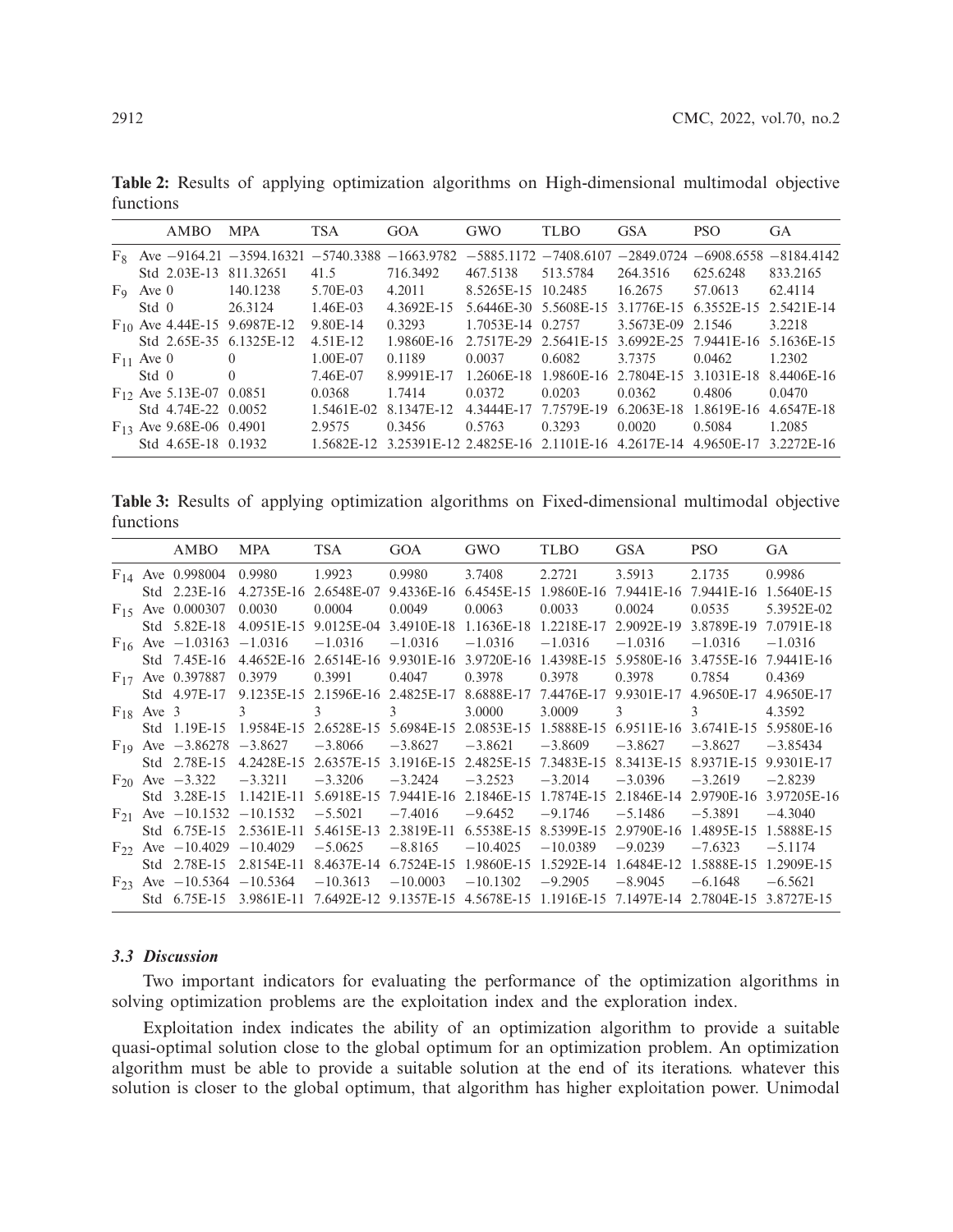objective functions  $(F_1 \text{ to } F_7)$  have only one optimal solution. Therefore, they are suitable for evaluating the exploitation power of the optimization algorithms. The optimization results of these objective functions show that AMBO has the best performance for all  $F_1$  to  $F_7$  functions and has higher exploitation power than the other eight optimization algorithms.

Exploration power means the ability of an algorithm to scan the search space properly and accurately. This indicator is especially important for optimization problems that have several local optimal solutions. Therefore, an algorithm that can provide a suitable quasi-optimal solution by accurately scanning the search space and passing through local optimal solutions has high exploration power. The multimodal objective functions of the second and third groups ( $F_8$  to  $F_{13}$ ) and  $F_{14}$  to  $F_{23}$ ) have several local optimums. Hence, they are suitable for evaluating exploration power. The optimization results of these objective functions presented in [Tabs. 3](#page-7-1) and [4](#page-8-0) indicate the high exploration ability of the proposed AMBO algorithm in solving this type of objective functions.

| Objective function | Maximum number of iterations |                |                  |                  |  |  |  |
|--------------------|------------------------------|----------------|------------------|------------------|--|--|--|
|                    | 100                          | 500            | 800              | 1000             |  |  |  |
| $F_1$              | 8.4E-178                     | $\overline{0}$ | $\boldsymbol{0}$ | $\boldsymbol{0}$ |  |  |  |
| F <sub>2</sub>     | 2.41E-90                     | $\Omega$       | $\theta$         | $\theta$         |  |  |  |
| F <sub>3</sub>     | 1.02E-53                     | 5.1E-299       | $\theta$         | $\boldsymbol{0}$ |  |  |  |
| F <sub>4</sub>     | 6.17E-76                     | $\Omega$       | $\Omega$         | $\Omega$         |  |  |  |
| $F_5$              | 23.9188                      | 22.79437       | 21.83367         | 21.25926         |  |  |  |
| $F_6$              | $\overline{0}$               | $\Omega$       | $\Omega$         | $\Omega$         |  |  |  |
| F <sub>7</sub>     | 0.000166                     | 3.87E-05       | 2.52E-05         | $2.31E-0.5$      |  |  |  |
| $F_8$              | $-6388.5$                    | $-8931.93$     | $-9124.55$       | $-9416.32$       |  |  |  |
| $F_9$              | $\Omega$                     | $\Omega$       | $\Omega$         | $\Omega$         |  |  |  |
| $F_{10}$           | 4.44E-15                     | 4.44E-15       | 4.44E-15         | 4.44E-15         |  |  |  |
| $F_{11}$           | $\Omega$                     | $\Omega$       | $\Omega$         | $\Omega$         |  |  |  |
| $F_{12}$           | 0.000106                     | 5.11E-06       | 2.18E-06         | 7.46E-07         |  |  |  |
| $F_{13}$           | 0.100696                     | 0.110341       | 2.79E-05         | 9.21E-06         |  |  |  |
| $F_{14}$           | 0.998004                     | 0.998004       | 0.998004         | 0.998004         |  |  |  |
| $F_{15}$           | 0.020363                     | 0.000307       | 0.000307         | 0.000307         |  |  |  |
| $F_{16}$           | $-1.03163$                   | $-1.03163$     | $-1.03163$       | $-1.03163$       |  |  |  |
| $F_{17}$           | 0.397888                     | 0.397887       | 0.397887         | 0.397887         |  |  |  |
| $F_{18}$           | 3                            | 3              | 3                | 3                |  |  |  |
| $F_{19}$           | $-3.86278$                   | $-3.86278$     | $-3.86278$       | $-3.86278$       |  |  |  |
| $F_{20}$           | $-3.31399$                   | $-3.32199$     | $-3.322$         | $-3.322$         |  |  |  |
| $F_{21}$           | $-10.1519$                   | $-10.1532$     | $-10.1532$       | $-10.1532$       |  |  |  |
| $F_{22}$           | $-10.4023$                   | $-10.4029$     | $-10.4029$       | $-10.4029$       |  |  |  |
| $F_{23}$           | $-10.5356$                   | $-10.5364$     | $-10.5364$       | $-10.5364$       |  |  |  |

<span id="page-8-0"></span>**Table 4:** Results of the algorithm sensitivity analysis to the maximum number of iterations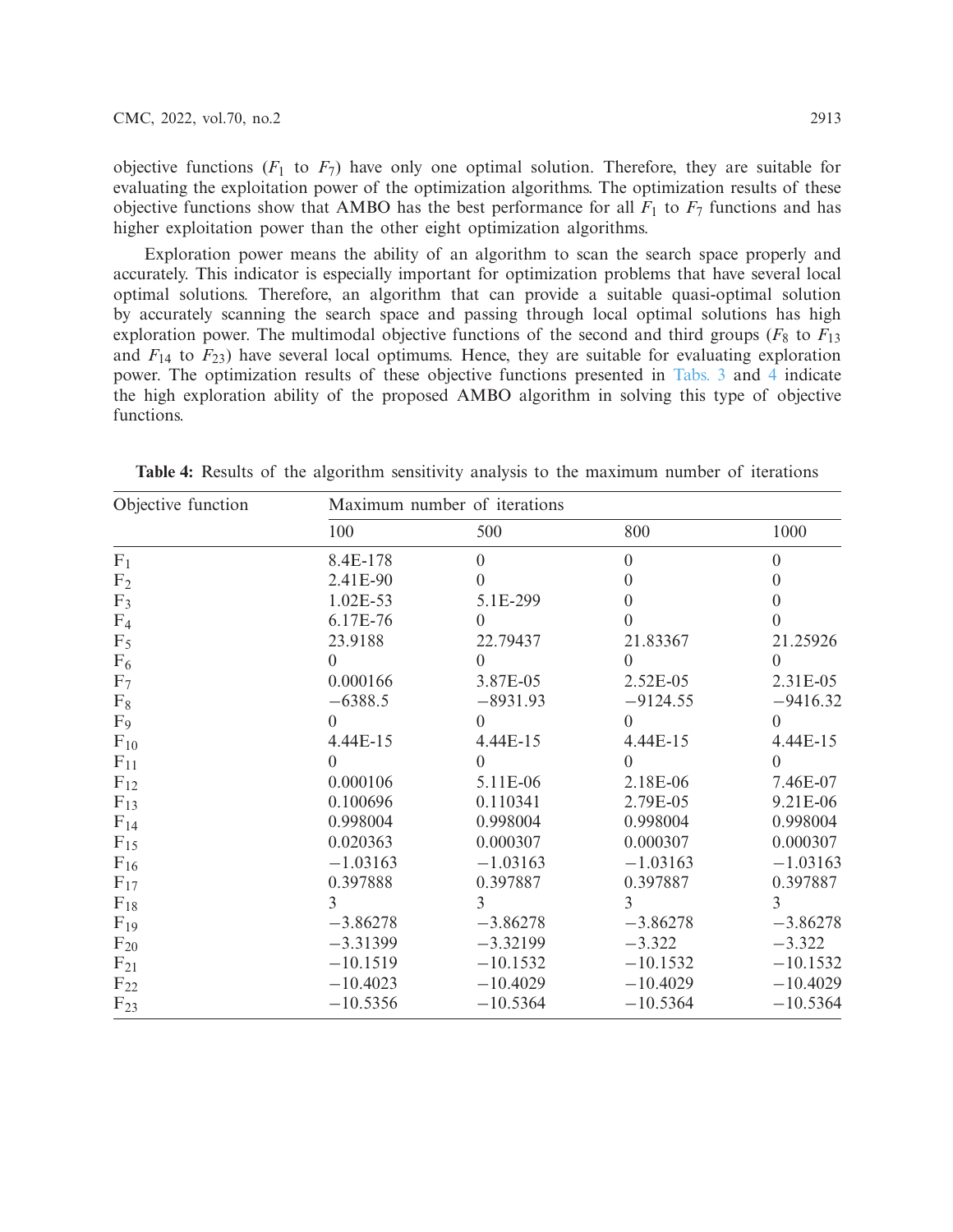## *3.4 Sensitivity Analysis*

In this section, the sensitivity of the AMBO to the two parameters of maximum number of iteration and number of population members is evaluated.

In order to evaluate the sensitivity of the proposed algorithm to the maximum number of iterations, the AMBO for the maximum number of iterations of 100, 500, 800 and 1000 has been implemented independently on all objective functions. The results of these implementations are presented in [Tab. 4.](#page-8-0) The results show that AMBO converges towards the optimal solution when the number of iterations is increased.

Also, in order to analyze the sensitivity of the proposed algorithm to the number of population members, the AMBO has been implemented independently for different populations with number of 20, 30, 50 and 80 members. The results of this simulation for the number of different members of the population are presented in [Tab. 5.](#page-9-0) It is analyzed from [Tab. 5](#page-9-0) that the value of fitness function decreases when number of search agents increases.

| Objective function | Number of population members |               |               |                |  |  |  |
|--------------------|------------------------------|---------------|---------------|----------------|--|--|--|
|                    | 20                           | 30            | 50            | 80             |  |  |  |
| F <sub>1</sub>     | $\Omega$                     | $\theta$      | $\theta$      | $\theta$       |  |  |  |
| F <sub>2</sub>     | 2.2E-277                     | 0             | $\Omega$      | $\overline{0}$ |  |  |  |
| F <sub>3</sub>     | 1.4E-248                     | $\Omega$      | $\Omega$      | $\theta$       |  |  |  |
| F <sub>4</sub>     | 1.4E-235                     | $\Omega$      | $\Omega$      | $\Omega$       |  |  |  |
| $F_5$              | 28.73851                     | 22.06195      | 20.99871      | 19.90636       |  |  |  |
| $F_6$              | $\Omega$                     | $\Omega$      | $\Omega$      | $\Omega$       |  |  |  |
| F <sub>7</sub>     | 0.000123                     | 2.84E-05      | 1.76E-05      | 1.73E-05       |  |  |  |
| $F_8$              | $-5685$                      | $-8221.25$    | $-8342.12$    | $-8785.23$     |  |  |  |
| $F_9$              | $\Omega$                     | $\Omega$      | $\Omega$      | $\Omega$       |  |  |  |
| $F_{10}$           | 4.44E-15                     | 4.44E-15      | 4.44E-15      | 4.44E-15       |  |  |  |
| $F_{11}$           | $\Omega$                     | $\Omega$      | $\Omega$      | $\Omega$       |  |  |  |
| $F_{12}$           | 0.091831                     | 2.51E-06      | 1.25E-06      | $2.1E-07$      |  |  |  |
| $F_{13}$           | 1.417566                     | 0.143312      | 0.110816      | 0.097375       |  |  |  |
| $F_{14}$           | 0.998004                     | 0.998004      | 0.998004      | 0.998004       |  |  |  |
| $F_{15}$           | 0.000308                     | 0.000307      | 0.000307      | 0.000307       |  |  |  |
| $F_{16}$           | $-1.03163$                   | $-1.03163$    | $-1.03163$    | $-1.03163$     |  |  |  |
| $F_{17}$           | 0.397888                     | 0.397887      | 0.397887      | 0.397887       |  |  |  |
| $F_{18}$           | 3                            | $\mathcal{F}$ | $\mathcal{F}$ | 3              |  |  |  |
| $F_{19}$           | $-3.86278$                   | $-3.86278$    | $-3.86278$    | $-3.86278$     |  |  |  |
| $F_{20}$           | $-3.32199$                   | $-3.32199$    | $-3.322$      | $-3.322$       |  |  |  |
| $F_{21}$           | $-10.1513$                   | $-10.1531$    | $-10.1532$    | $-10.1532$     |  |  |  |
| $F_{22}$           | $-10.4028$                   | $-10.4029$    | $-10.4029$    | $-10.4029$     |  |  |  |
| $F_{23}$           | $-10.5364$                   | $-10.5364$    | $-10.5364$    | $-10.5364$     |  |  |  |

<span id="page-9-0"></span>**Table 5:** Results of the algorithm sensitivity analysis to the number of population members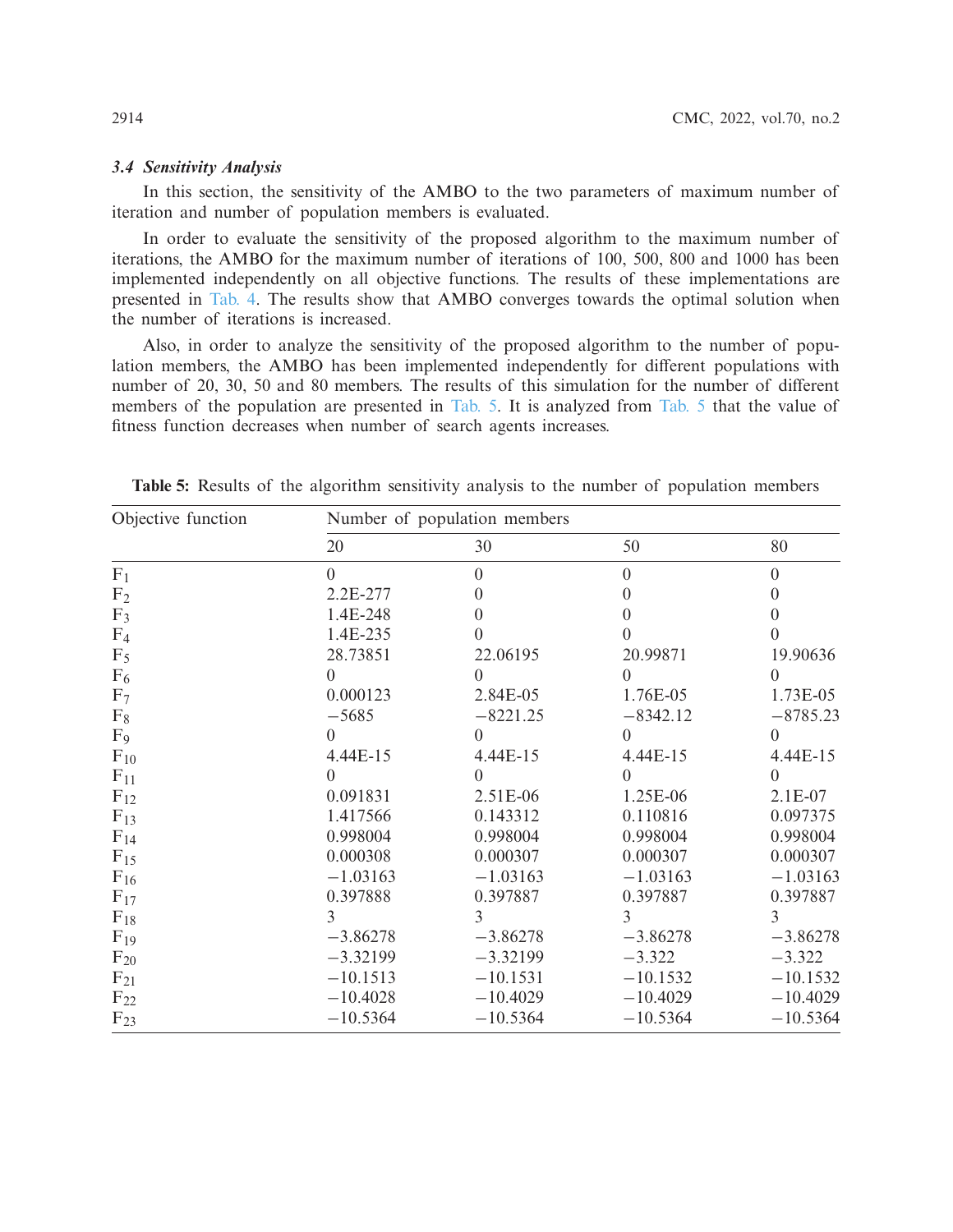#### **4 Statistical Testing**

In this section, statistical analysis on the optimization results obtained by different optimization algorithms is presented. Although presenting the results in the form of average and standard deviation provides useful information about the performance of optimization algorithms, statistical analysis of the results is also important for better evaluation. For this purpose, the Wilcoxon rank sum test has been used as a non-parametric statistical test to specify the significance of the results. Wilcoxon rank test is applied to specify whether the results obtained by the proposed AMBO are different from other eight optimization algorithms in a statistically significant way.

A *p*-value specifies whether the given algorithm is statistically significant or not. If *p*-value of the given algorithm is less than 0.05, then the corresponding algorithm is statistically significant. The result of analysis using Wilcoxon rank test for the objective functions is shown in [Tab. 6.](#page-10-0) It is observed from [Tab. 6](#page-10-0) that the *p*-value obtained from AMBO is much smaller than 0.05 for all the objective functions. Therefore, the proposed AMBO is statistically different from the other competitor algorithms.

<span id="page-10-0"></span>

| Compared algorithms | Unimodal | High-multimodal | Fixed-multimodal |
|---------------------|----------|-----------------|------------------|
| AMBO vs. GA         | 0.015625 | 0.03125         | 0.001953         |
| AMBO <i>vs.</i> PSO | 0.015625 | 0.03125         | 0.003906         |
| AMBO vs. GSA        | 0.03125  | 0.03125         | 0.019531         |
| AMBO vs. TLBO       | 0.015625 | 0.03125         | 0.005859         |
| AMBO vs. GWO        | 0.015625 | 0.03125         | 0.011719         |
| AMBO vs. WOA        | 0.015625 | 0.03125         | 0.007813         |
| AMBO vs. MPA        | 0.015625 | 0.03125         | 0.003906         |
| AMBO vs. TSA        | 0.015625 | 0.0625          | 0.0625           |

**Table 6:** Obtained results from the Wilcoxon test ( $p \geq 0.05$ )

## **5 Conclusions and Future Works**

Optimization algorithms are one of the most effective and widely-used methods in solving optimization problems in various fields of science and engineering. In this paper, a new optimization algorithm called All Members-Based Optimizer (AMBO) was presented for solving optimization problems. The proposed AMBO was designed to use more information of different members of the population and to participate all members in updating the algorithm population. AMBO was mathematically modeled and implemented on a set of twenty-three standard objective functions. Also, in order to analyze the results, AMBO was compared with eight optimization algorithms including Genetic Algorithm (GA), Particle Swarm Optimization (PSO), Gravitational Search Algorithm (GSA), Teaching Learning-Based Optimization (TLBO), Grey Wolf Optimizer (GWO), Whale Optimization Algorithm (WOA), Marine Predators Algorithm (MPA), and Tunicate Swarm Algorithm (TSA).

The results of optimizing the unimodal objective functions showed that AMBO is more capable than other algorithms in solving such problems and therefore, it is superior considering the exploitation index. Also, the results of optimization for multimodal objective functions showed that AMBO with high exploration power is able to provide suitable quasi-optimal solutions for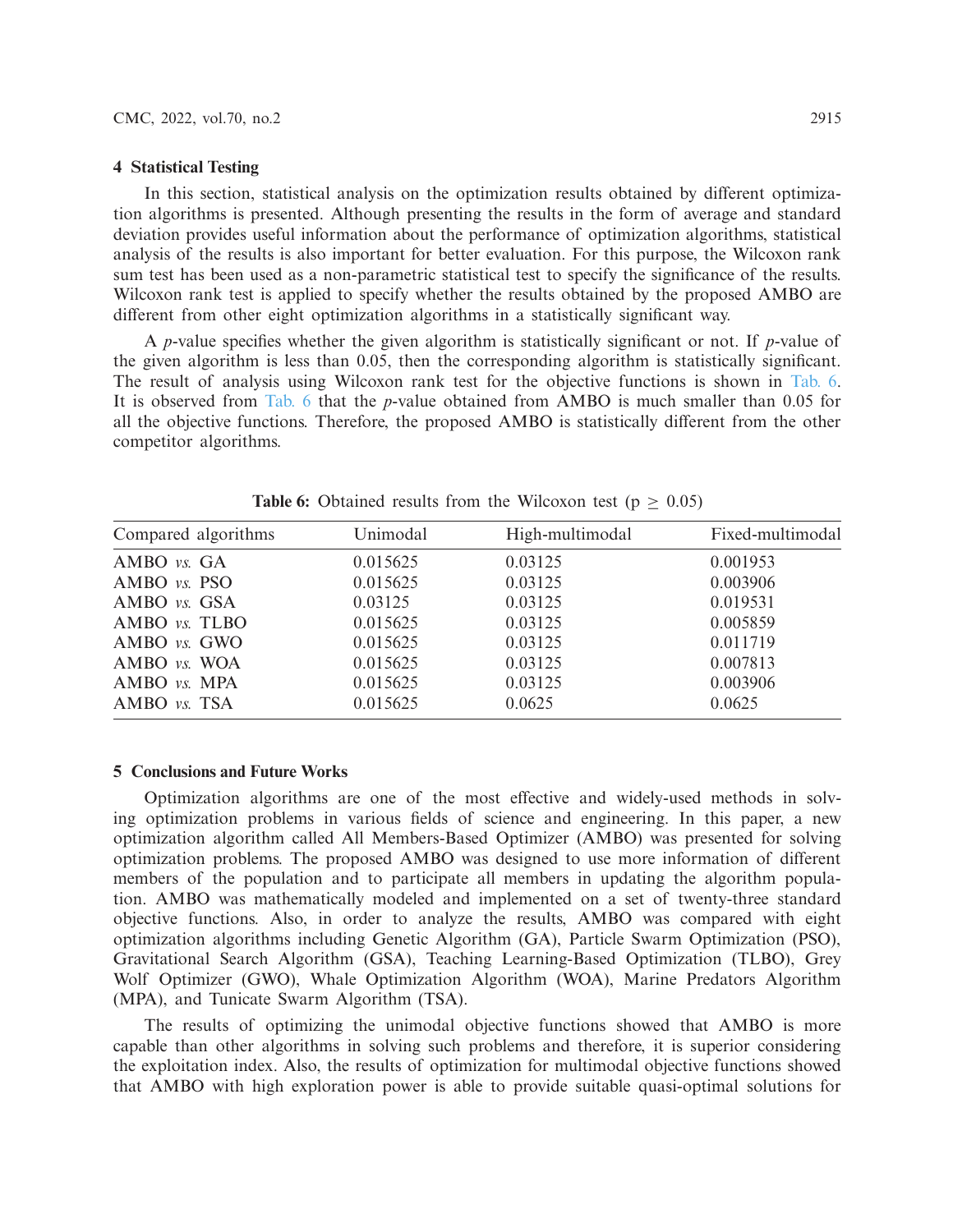this type of functions. Based on the simulation results, it can be concluded that the proposed algorithm has an acceptable ability to solve various optimization problems and is superior and much more competitive than other mentioned optimization algorithms.

The authors suggest some ideas and perspectives for future studies. Design of the binary version as well as the multi-objective version of the AMBO is an interesting potential for future investigations. Apart from this, implementing AMBO on various optimization problems and real-world optimization problems can be considered as some significant contributions, as well.

**Funding Statement:** PT (corresponding author) was supported by the Excelence project Pr<sup>F</sup> UHK No. 2202/2020-2022 and Long-term development plan of UHK for year 2021, University of Hradec Králové, Czech Republic, [https://www.uhk.cz/en/faculty-of-science/about-faculty/official](https://www.uhk.cz/en/faculty-of-science/about-faculty/official-board/internal-regulations-and-governing-acts/governing-acts/deans-decision/2020#grant-competition-of-fos-uhk-excellence-for-2020)[board/internal-regulations-and-governing-acts/governing-acts/deans-decision/2020#grant-competiti](https://www.uhk.cz/en/faculty-of-science/about-faculty/official-board/internal-regulations-and-governing-acts/governing-acts/deans-decision/2020#grant-competition-of-fos-uhk-excellence-for-2020)[on-of-fos-uhk-excellence-for-2020.](https://www.uhk.cz/en/faculty-of-science/about-faculty/official-board/internal-regulations-and-governing-acts/governing-acts/deans-decision/2020#grant-competition-of-fos-uhk-excellence-for-2020)

**Conflicts of Interest:** The authors declare that they have no conflicts of interest to report regarding the present study.

#### **References**

- <span id="page-11-0"></span>[1] M. Dehghani, Z. Montazeri, A. Dehghani, O. P. Malik, R. Morales-Menendez *et al.*, "Binary spring search algorithm for solving various optimization problems," *Applied Sciences,* vol. 11, no. 3, pp. 1286, 2021.
- <span id="page-11-1"></span>[2] M. Dehghani, Z. Montazeri, A. Dehghani, H. Samet, C. Sotelo *et al.*, "DM: Dehghani method for modifying optimization algorithms," *Applied Sciences,* vol. 10, no. 21, pp. 7683, 2020.
- <span id="page-11-2"></span>[3] M. Dehghani, Z. Montazeri, G. Dhiman, O. Malik, R. Morales-Menendez *et al.*, "A spring search algorithm applied to engineering optimization problems," *Applied Sciences,* vol. 10, no. 18, pp. 6173, 2020.
- <span id="page-11-3"></span>[4] M. Dehghani, Z. Montazeri and O. P. Malik, "Energy commitment: A planning of energy carrier based on energy consumption," *Electrical Engineering & Electromechanics,* no. 4, pp. 69–72, 2019.
- [5] M. Dehghani, M. Mardaneh, O. P. Malik, J. M. Guerrero, C. Sotelo *et al.*, "Genetic algorithm for energy commitment in a power system supplied by multiple energy carriers," *Sustainability,* vol. 12, no. 23, pp. 10053, 2020.
- [6] M. Dehghani, M. Mardaneh, O. P. Malik, J. M. Guerrero, R. Morales-Menendez *et al.*, "Energy commitment for a power system supplied by multiple energy carriers system using following optimization algorithm," *Applied Sciences,* vol. 10, no. 17, pp. 5862, 2020.
- <span id="page-11-4"></span>[7] H. Rezk, A. Fathy, M. Aly and M. N. F. Ibrahim, "Energy management control strategy for renewable energy system based on spotted hyena optimizer," *Computers, Materials & Continua,* vol. 67, no. 2, pp. 2271–2281, 2021.
- <span id="page-11-5"></span>[8] A. Ehsanifar, M. Dehghani and M. Allahbakhshi, "Calculating the leakage inductance for transformer inter-turn fault detection using finite element method," in *Proc. of Iranian Conf. on Electrical Engineering*, Tehran, Iran, pp. 1372–1377, 2017.
- <span id="page-11-6"></span>[9] M. Dehghani, Z. Montazeri and O. Malik, "Optimal sizing and placement of capacitor banks and distributed generation in distribution systems using spring search algorithm," *International Journal of Emerging Electric Power Systems,* vol. 21, no. 1, pp. 20190217, 2020.
- [10] M. Dehghani, Z. Montazeri, O. P. Malik, K. Al-Haddad, J. M. Guerrero *et al.*, "A New methodology called dice game optimizer for capacitor placement in distribution systems," *Electrical Engineering & Electromechanics,* no. 1, pp. 61–64, 2020.
- [11] S. Dehbozorgi, A. Ehsanifar, Z. Montazeri, M. Dehghani and A. Seifi, "Line loss reduction and voltage profile improvement in radial distribution networks using battery energy storage system," in *Proc. of IEEE 4th Int. Conf. on Knowledge-Based Engineering and Innovation*, Tehran, Iran, pp. 0215–0219, 2017.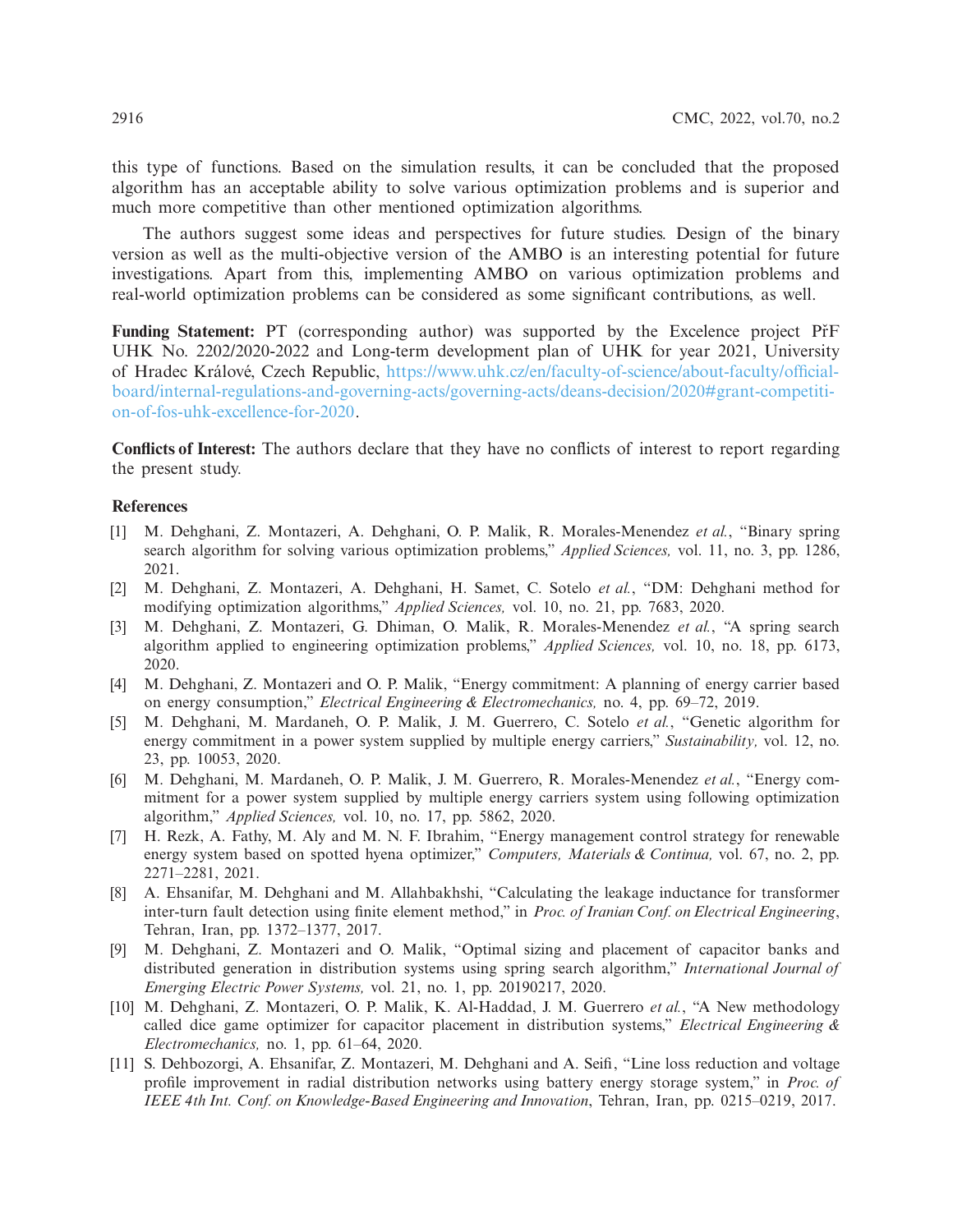- [12] Z. Montazeri and T. Niknam, "Optimal utilization of electrical energy from power plants based on final energy consumption using gravitational search algorithm," *Electrical Engineering & Electromechanics,* no. 4, pp. 70–73, 2018.
- [13] M. Dehghani, M. Mardaneh, Z. Montazeri, A. Ehsanifar, M. J. Ebadi *et al.*, "Spring search algorithm for simultaneous placement of distributed generation and capacitors," *Electrical Engineering & Electromechanics,* no. 6, pp. 68–73, 2018.
- <span id="page-12-0"></span>[14] M. Premkumar, R. Sowmya, P. Jangir, K. S. Nisar and M. Aldhaifallah, "A new metaheuristic optimization algorithms for brushless direct current wheel motor design problem," *Computers, Materials & Continua,* vol. 67, no. 2, pp. 2227–2242, 2021.
- <span id="page-12-1"></span>[15] M. Dehghani, Z. Montazeri, A. Ehsanifar, A. R. Seifi, M. J. Ebadi *et al.*, "Planning of energy carriers based on final energy consumption using dynamic programming and particle swarm optimization," *Electrical Engineering & Electromechanics,* no. 5, pp. 62–71, 2018.
- <span id="page-12-2"></span>[16] Z. Montazeri and T. Niknam, "Energy carriers management based on energy consumption," in *Proc. of IEEE 4th Int. Conf. on Knowledge-Based Engineering and Innovation*, Tehran, Iran, pp. 0539–0543, 2017.
- <span id="page-12-3"></span>[17] J. Kennedy and R. Eberhart, "Particle swarm optimization," in *Proc. of ICNN'95-Int. Conf. on Neural Networks*, Perth, WA, Australia, pp. 1942–1948, 1995.
- <span id="page-12-4"></span>[18] M. Dorigo and T. Stützle, "Ant colony optimization: Overview and recent advances," in *Handbook of Metaheuristics,* vol. 146, pp. 311–351, 2019.
- <span id="page-12-5"></span>[19] M. Dehghani, M. Mardaneh, J. M. Guerrero, O. P. Malik, R. A. Ramirez-Mendoza *et al.*, "A new "doctor and patient" optimization algorithm: An application to energy commitment problem," *Applied Sciences,* vol. 10, no. 17, pp. 5791, 2020.
- <span id="page-12-6"></span>[20] G. Dhiman, K. K. Singh, M. Soni, A. Nagar, M. Dehghani *et al.*, "MOSOA: A new multi-objective seagull optimization algorithm," *Expert Systems with Applications,* vol. 167, pp. 114150, 2020.
- <span id="page-12-7"></span>[21] S. Mirjalili and A. Lewis, "The whale optimization algorithm," *Advances in Engineering Software,* vol. 95, pp. 51–67, 2016.
- <span id="page-12-8"></span>[22] X.-S. Yang, "Firefly algorithm, stochastic test functions and design optimization," *Arxiv,* vol. 2, no. 2, pp. 78–84, 2010.
- <span id="page-12-9"></span>[23] D. Karaboga and B. Basturk, "Artificial bee colony (ABC) optimization algorithm for solving constrained optimization problems," In: P. Melin, O. Castillo, L. T. Aguilar, J. Kacprzyk, and W. Pedrycz (eds.), *Foundations of Fuzzy Logic and Soft Computing. IFSA 2007. Lecture Notes in Computer Science*, vol. 4529, Berlin, Heidelberg: Springer, 2007. [https://doi.org/10.1007/978-3-540-72950-1\\_77.](https://doi.org/10.1007/978-3-540-72950-1_77)
- <span id="page-12-10"></span>[24] A. H. Gandomi, X.-S. Yang and A. H. Alavi, "Cuckoo search algorithm: A metaheuristic approach to solve structural optimization problems," *Engineering with Computers,* vol. 29, no. 1, pp. 17–35, 2013.
- <span id="page-12-11"></span>[25] X. S. Yang, "A new metaheuristic bat-inspired algorithm," In: J. R. González, D. A. Pelta, C. Cruz, G. Terrazas, and N. Krasnogor (eds.), *Nature Inspired Cooperative Strategies for Optimization (NICSO 2010). Studies in Computational Intelligence*, vol. 284, Berlin, Heidelberg: Springer, 2010. [https://doi.org/10.1007/978-3-642-12538-6\\_6.](https://doi.org/10.1007/978-3-642-12538-6_6)
- <span id="page-12-12"></span>[26] G. Dhiman and V. Kumar, "Spotted hyena optimizer: A novel bio-inspired based metaheuristic technique for engineering applications," *Advances in Engineering Software,* vol. 114, pp. 48–70, 2017.
- <span id="page-12-13"></span>[27] A. Mucherino and O. Seref, "Monkey search: A novel metaheuristic search for global optimization," in *AIP Conf. Proc. American Institute of Physics*, vol. 953, no. 1, pp. 162–173, 2007.
- <span id="page-12-14"></span>[28] M. Neshat, G. Sepidnam, M. Sargolzaei and A. N. Toosi, "Artificial fish swarm algorithm: A survey of the state-of-the-art, hybridization, combinatorial and indicative applications," *Artificial Intelligence Review,* vol. 42, no. 4, pp. 965–997, 2014.
- <span id="page-12-15"></span>[29] M. Dehghani, Z. Montazeri, A. Dehghani, and O. P. Malik, "GO: Group optimization," *Gazi University Journal of Science,* vol. 33, pp. 381–392, 2020.
- <span id="page-12-16"></span>[30] Y. Shiqin, J. Jianjun and Y. Guangxing, "A dolphin partner optimization," in *2009 WRI Global Congress on Intelligent Systems,* Xiamen, China, vol. 1, pp. 124–128, 2009.
- <span id="page-12-17"></span>[31] R. Oftadeh, M. Mahjoob and M. Shariatpanahi, "A novel meta-heuristic optimization algorithm inspired by group hunting of animals: Hunting search," *Computers & Mathematics with Applications,* vol. 60, no. 7, pp. 2087–2098, 2010.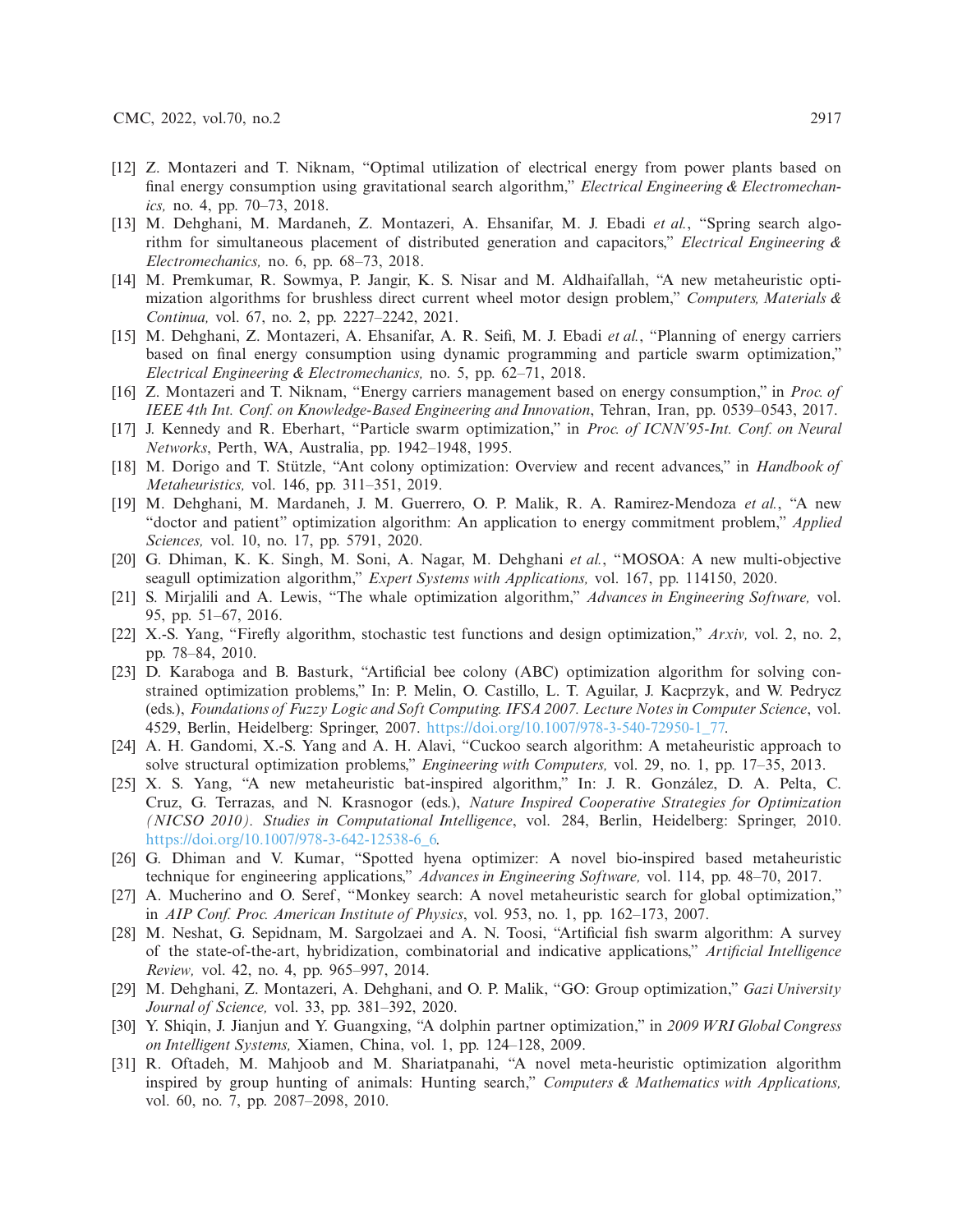- <span id="page-13-0"></span>[32] H. Zhang and Q. Hui, "A coupled spring forced bat searching algorithm: Design, analysis and evaluation," in *2020 American Control Conf.*, Denver, CO, USA, pp. 5016–5021, 2020.
- <span id="page-13-1"></span>[33] R. V. Rao, V. J. Savsani and D. Vakharia, "Teaching–learning-based optimization: A novel method for constrained mechanical design optimization problems," *Computer-Aided Design,* vol. 43, no. 3, pp. 303–315, 2011.
- <span id="page-13-2"></span>[34] S. Mirjalili, S. M. Mirjalili and A. Lewis, "Grey wolf optimizer," *Advances in Engineering Software,* vol. 69, pp. 46–61, 2014.
- <span id="page-13-3"></span>[35] M. Dehghani, M. Mardaneh and O. Malik, "FOA: 'Following' optimization algorithm for solving power engineering optimization problems," *Journal of Operation and Automation in Power Engineering,* vol. 8, no. 1, pp. 57–64, 2020.
- <span id="page-13-4"></span>[36] S. Mirjalili, "Moth-flame optimization algorithm: A novel nature-inspired heuristic paradigm," *Knowledge-Based Systems,* vol. 89, pp. 228–249, 2015.
- <span id="page-13-5"></span>[37] S. Saremi, S. Mirjalili and A. Lewis, "Grasshopper optimisation algorithm: Theory and application," *Advances in Engineering Software,* vol. 105, pp. 30–47, 2017.
- <span id="page-13-6"></span>[38] M. Dehghani, M. Mardaneh, O. P. Malik and S. M. NouraeiPour, "DTO: Donkey theorem optimization," in *Proc. of Iranian Conf. on Electrical Engineering*, Yazd, Iran, pp. 1855–1859, 2019.
- <span id="page-13-7"></span>[39] G. Dhiman and V. Kumar, "Emperor penguin optimizer: A bio-inspired algorithm for engineering problems," *Knowledge-Based Systems,* vol. 159, pp. 20–50, 2018.
- <span id="page-13-8"></span>[40] M. Dehghani, Z. Montazeri, A. Dehghani, R. R. Mendoza, H. Samet *et al.,* "MLO: Multi leader optimizer," *International Journal of Intelligent Engineering and Systems,* vol. 13, no. 6, pp. 364–373, 2020.
- <span id="page-13-9"></span>[41] G. Dhiman, M. Garg, A. K. Nagar, V. Kumar and M. Dehghani, "A novel algorithm for global optimization: Rat swarm optimizer," *Journal of Ambient Intelligence and Humanized Computing,* 2020. [https://doi.org/10.1007/s12652-020-02580-0.](https://doi.org/10.1007/s12652-020-02580-0)
- <span id="page-13-10"></span>[42] H. Givi, M. Dehghani, Z. Montazeri, R. Morales-Menendez, R. A. Ramirez-Mendoza *et al.*, "GBUO: The good, the bad, and the ugly, optimizer," *Applied Sciences,* vol. 11, no. 5, pp. 2042, 2021.
- <span id="page-13-11"></span>[43] M. Dehghani, Z. Montazeri, A. Dehghani and A. Seifi, "Spring search algorithm: A new meta-heuristic optimization algorithm inspired by hooke's law," in *Proc. of IEEE 4th Int. Conf. on Knowledge-Based Engineering and Innovation*, Tehran, Iran, pp. 0210–0214, 2017.
- <span id="page-13-12"></span>[44] M. Dehghani and H. Samet, "Momentum search algorithm: A new meta-heuristic optimization algorithm inspired by momentum conservation law," *SN Applied Sciences,* vol. 2, no. 10, pp. 1–15, 2020.
- <span id="page-13-13"></span>[45] E. Rashedi, H. Nezamabadi-Pour and S. Saryazdi, "GSA: A gravitational search algorithm," *Information Sciences,* vol. 179, no. 13, pp. 2232–2248, 2009.
- <span id="page-13-14"></span>[46] O. K. Erol and I. Eksin, "A new optimization method: Big bang–big crunch," *Advances in Engineering Software,* vol. 37, no. 2, pp. 106–111, 2006.
- <span id="page-13-15"></span>[47] H. Shah-Hosseini, "Principal components analysis by the galaxy-based search algorithm: A novel metaheuristic for continuous optimisation," *International Journal of Computational Science and Engineering,* vol. 6, no. 1–2, pp. 132–140, 2011.
- <span id="page-13-16"></span>[48] A. Kaveh and S. Talatahari, "A novel heuristic optimization method: Charged system search," *Acta Mechanica,* vol. 213, no. 3–4, pp. 267–289, 2010.
- <span id="page-13-17"></span>[49] W. F. Sacco and C. Oliveira, "A new stochastic optimization algorithm based on a particle collision metaheuristic," in *6th World Congresses of Structural and Multidisciplinary Optimization*, Rio de Janeiro, Brazil, 30 May–03 June, 2005.
- <span id="page-13-18"></span>[50] P. J. Van Laarhoven and E. H. Aarts, "Simulated Annealing," in *Simulated Annealing: Theory and Applications*, Dordrecht, Netherlands: Springer, pp. 7–15, 1987.
- <span id="page-13-19"></span>[51] M. Dehghani, Z. Montazeri, A. Dehghani, N. Nouri and A. Seifi, "BSSA: Binary spring search algorithm," in *Proc. of IEEE 4th Int. Conf. on Knowledge-Based Engineering and Innovation*, Tehran, Iran, pp. 0220–0224, 2017.
- <span id="page-13-20"></span>[52] R. A. Formato, "Central force optimization: A new nature inspired computational framework for multidimensional search and optimization," *Nature Inspired Cooperative Strategies for Optimization*, Berlin, Heidelberg: Springer, pp. 221–238, 2008.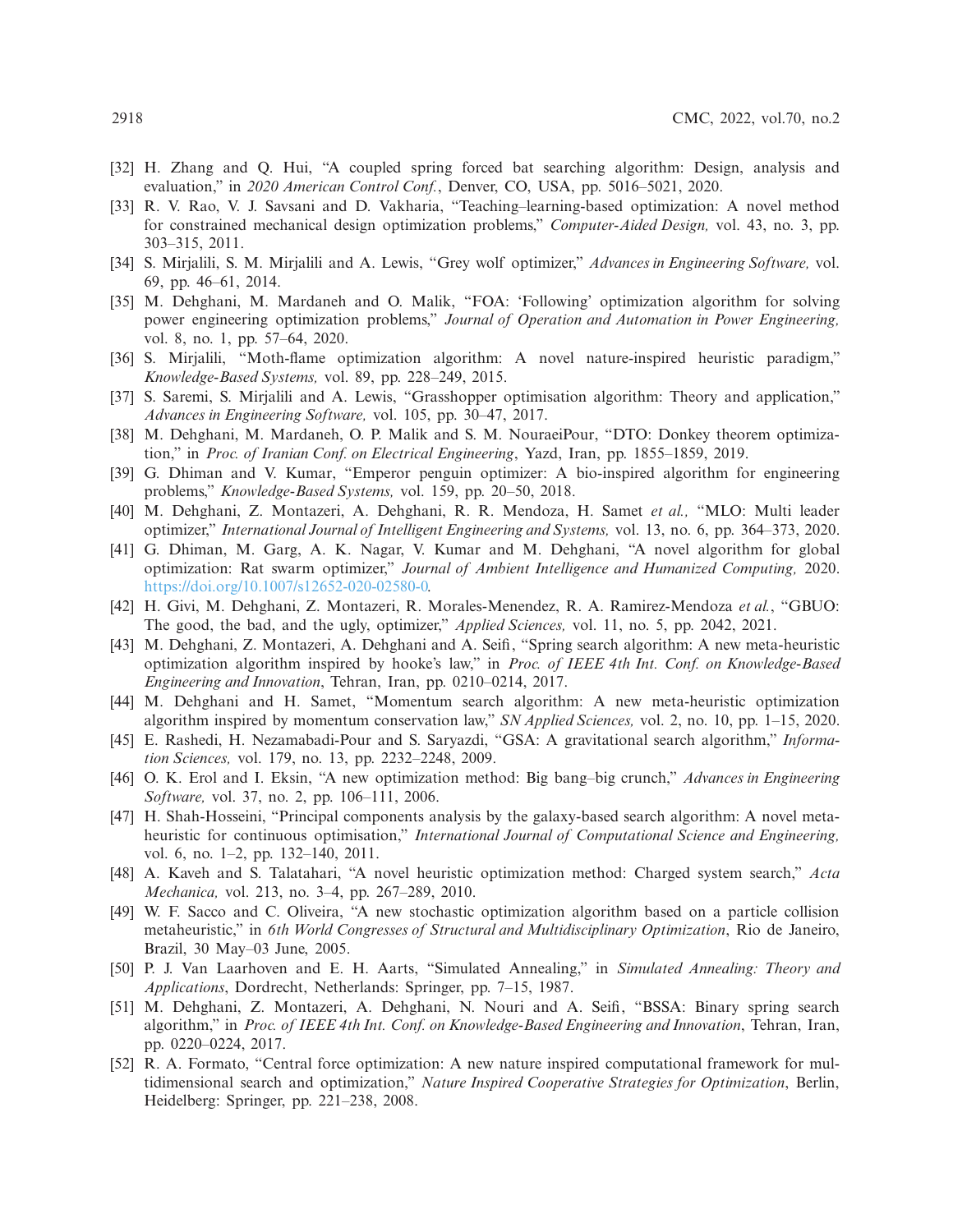- <span id="page-14-0"></span>[53] A. Kaveh and M. Khayatazad, "A new meta-heuristic method: Ray optimization," *Computers & Structures,* vol. 112, pp. 283–294, 2012.
- <span id="page-14-1"></span>[54] F. F. Moghaddam, R. F. Moghaddam and M. Cheriet, "Curved space optimization: A random search based on general relativity theory," Arxiv Preprint Arxiv: 1208.2214*,* 2012.
- <span id="page-14-2"></span>[55] F. A. Hashim, E. H. Houssein, M. S. Mabrouk, W. Al-Atabany and S. Mirjalili, "Henry gas solubility optimization: A novel physics-based algorithm," *Future Generation Computer Systems,* vol. 101, pp. 646– 667, 2019.
- <span id="page-14-3"></span>[56] H. Du, X. Wu and J. Zhuang, "Small-world optimization algorithm for function optimization," in *Proc. of Int. Conf. on Natural Computation*, Berlin, Heidelberg, pp. 264–273, 2006.
- <span id="page-14-4"></span>[57] B. Alatas, "ACROA: Artificial chemical reaction optimization algorithm for global optimization," *Expert Systems with Applications,* vol. 38, no. 10, pp. 13170–13180, 2011.
- <span id="page-14-5"></span>[58] A. Bose, T. Biswas and P. Kuila, "A novel genetic algorithm based scheduling for multi-core systems," in *Smart Innovations in Communication and Computational Sciences,* Singapore, Springer, pp. 45–54, 2019.
- <span id="page-14-6"></span>[59] S. A. Hofmeyr and S. Forrest, "Architecture for an artificial immune system," *Evolutionary Computation,* vol. 8, no. 4, pp. 443–473, 2000.
- <span id="page-14-7"></span>[60] L. J. Fogel, A. J. Owens and M. J. Walsh, "Artificial intelligence through simulated evolution," in *Evolutionary Computation:The Fossil Record*, IEEE, pp. 227–296, 1998. [https://doi.org/10.1109/978047054](https://doi.org/10.1109/9780470544600.ch7) [4600.ch7.](https://doi.org/10.1109/9780470544600.ch7)
- <span id="page-14-8"></span>[61] R. G. Reynolds, "An introduction to cultural algorithms," in *Proc. of the third Annual Conf. on Evolutionary Programming*, river edge, NJ: World Scientific, vol. 24, pp. 131–139, 1994.
- <span id="page-14-9"></span>[62] H.-G. Beyer and H.-P. Schwefel, "Evolution strategies–a comprehensive introduction," *Natural Computing,* vol. 1, no. 1, pp. 3–52, 2002.
- <span id="page-14-10"></span>[63] S. Das and P. N. Suganthan, "Differential evolution: A survey of the state-of-the-art," *IEEE Transactions on Evolutionary Computation,* vol. 15, no. 1, pp. 4–31, 2011.
- <span id="page-14-11"></span>[64] D. Simon, "Biogeography-based optimization," *IEEE Transactions on Evolutionary Computation,* vol. 12, no. 6, pp. 702–713, 2008.
- <span id="page-14-12"></span>[65] G. Huang, "Artificial infectious disease optimization: A SEIQR epidemic dynamic model-based function optimization algorithm," *Swarm and Evolutionary Computation,* vol. 27, pp. 31–67, 2016.
- <span id="page-14-13"></span>[66] J. R. Koza, "Genetic programming as a means for programming computers by natural selection," *Statistics and Computing,* vol. 4, no. 2, pp. 87–112, 1994.
- <span id="page-14-14"></span>[67] W. Deng, H. Liu, J. Xu, H. Zhao and Y. Song, "An improved quantum-inspired differential evolution algorithm for deep belief network," *IEEE Transactions on Instrumentation and Measurement,* vol. 69, no. 10, pp. 7319–7327, 2020.
- <span id="page-14-15"></span>[68] M. Dehghani, M. Mardaneh, J. M. Guerrero, O. Malik and V. Kumar, "Football game based optimization: An application to solve energy commitment problem," *International Journal of Intelligent Engineering and Systems,* vol. 13, pp. 514–523, 2020.
- <span id="page-14-16"></span>[69] M. Dehghani, Z. Montazeri, H. Givi, J. M. Guerrero and G. Dhiman, "Darts game optimizer: A new optimization technique based on darts game," *International Journal of Intelligent Engineering and Systems,* vol. 13, pp. 286–294, 2020.
- <span id="page-14-17"></span>[70] M. Dehghani, Z. Montazeri, O. P. Malik, A. Ehsanifar and A. Dehghani, "OSA: Orientation search algorithm," *international journal of industrial electronics*," *Control and Optimization,* vol. 2, no. 2, pp. 99–112, 2019.
- <span id="page-14-18"></span>[71] M. Dehghani, Z. Montazeri, S. Saremi, A. Dehghani, O. P. Malik *et al.*, "HOGO: Hide objects game optimization," *International Journal of Intelligent Engineering and Systems,* vol. 13, no. 4, pp. 216–225, 2020.
- <span id="page-14-19"></span>[72] D. Mohammad, M. Zeinab, O. P. Malik, H. Givi and J. M. Guerrero, "Shell game optimization: A novel game-based algorithm," *International Journal of Intelligent Engineering and Systems,* vol. 13, no. 3, pp. 246–255, 2020.
- <span id="page-14-20"></span>[73] M. Dehghani, Z. Montazeri, O. P. Malik, G. Dhiman and V. Kumar, "BOSA: Binary orientation search algorithm," *International Journal of Innovative Technology and Exploring Engineering,* vol. 9, no. 1, pp. 5306–5310, 2019.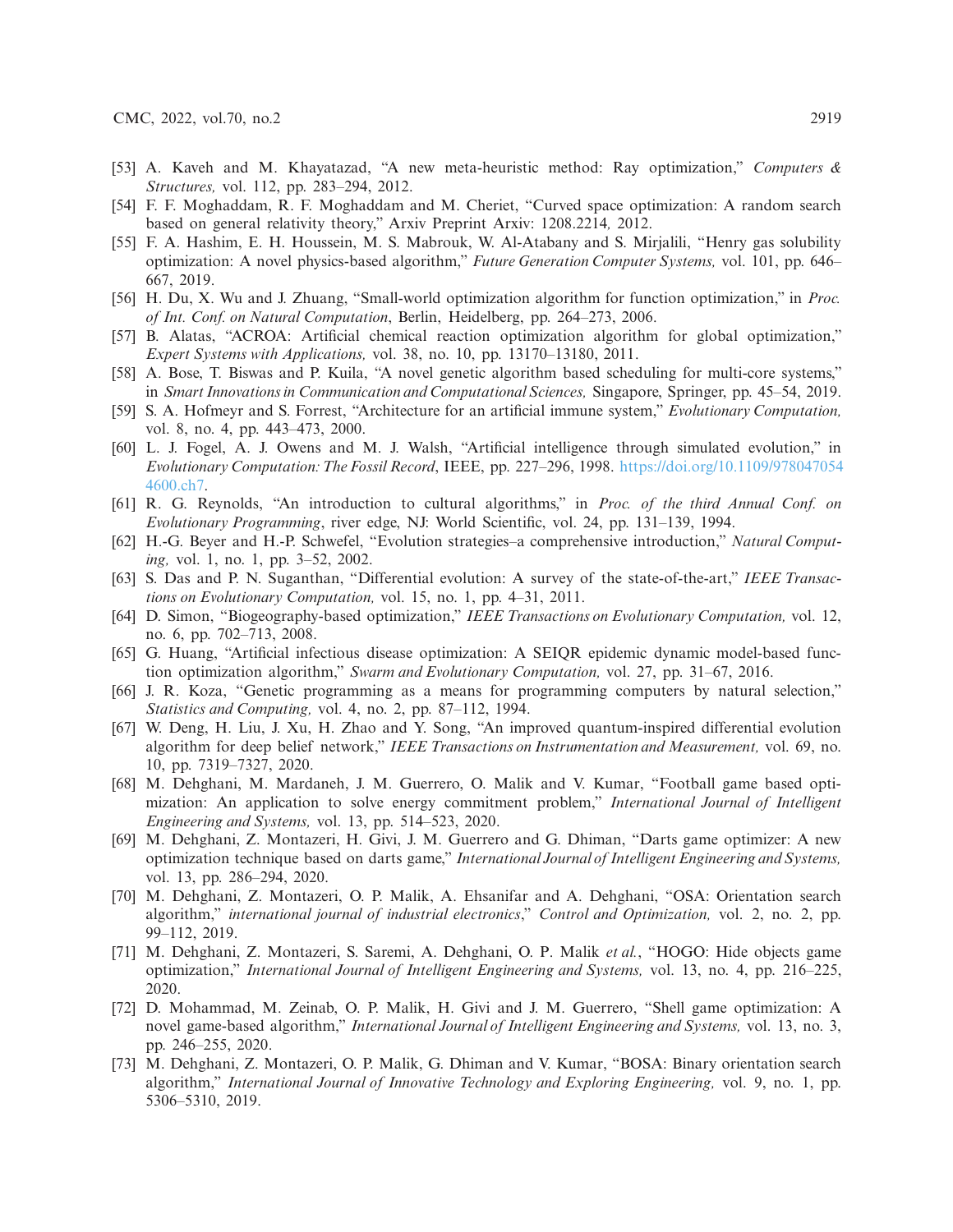<span id="page-15-0"></span>[74] M. Dehghani, Z. Montazeri and O. P. Malik, "DGO: Dice game optimizer," *Gazi University Journal of Science,* vol. 32, no. 3, pp. 871–882, 2019.

# **Appendix A. Information of objective function**

Information on the twenty-three objective functions used in the simulations is presented in [Tabs. A1](#page-15-1) to [A3.](#page-16-0)

| <b>Table A1:</b> Unimodal objective functions |  |
|-----------------------------------------------|--|
|-----------------------------------------------|--|

<span id="page-15-1"></span>

| $F_1(x) = \sum_{i=1}^{n} x_i^2$                                              | $[-100, 100]^m$   |
|------------------------------------------------------------------------------|-------------------|
| $F_2(x) = \sum_{i=1}  x_i  + \prod_{i=1}  x_i $                              | $[-10, 10]^m$     |
| $F_3(x) = \sum_{i=1}^{m} \left( \sum_{j=1}^{i} x_i \right)^2$                | $[-100, 100]^m$   |
| $F_4(x) = max\{ x_i , 1 \le i \le m\}$                                       | $[-100, 100]^m$   |
| $m-1$<br>$F_5(x) = \sum_{i=1}^{m-1} [100(x_{i+1} - x_i^2)^2 + (x_i - 1)^2)]$ | $[-30, 30]^m$     |
| $F_6(x) = \sum_{i=1} ([x_i + 0.5])^2$                                        | $[-100, 100]^m$   |
| $F_7(x) = \sum_{i=1}^{m} ix_i^4 + random(0, 1)$                              | $[-1.28, 1.28]^m$ |

**Table A2:** High-dimensional objective functions

| $F_8(x) = \sum_{i=1}^{m} -x_i \sin(\sqrt{ x_i })$                                                                                                       | $[-500, 500]^m$   |
|---------------------------------------------------------------------------------------------------------------------------------------------------------|-------------------|
| $F_9(x) = \sum_{i=1}^{m} [x_i^2 - 10\cos(2\pi x_i) + 10]$                                                                                               | $[-5.12, 5.12]^m$ |
| $F_{10}(x) = -20 \exp \left(-0.2 \sqrt{\frac{1}{m} \sum_{i=1}^{m} x_i^2}\right) - \exp \left(\frac{1}{m} \sum_{i=1}^{m} \cos(2\pi x_i)\right) + 20 + e$ | $[-32, 32]^m$     |
| $F_{11}(x) = \frac{1}{4000} \sum_{i=1}^{m} x_i^2 - \prod_{i=1}^{m} \cos\left(\frac{x_i}{\sqrt{i}}\right) + 1$                                           | $[-600, 600]^m$   |
| $F_{12}(x) = \frac{\pi}{m} \left\{ 10 \sin(\pi y_1) + \sum_{i=1}^{m} (y_i - 1)^2 [1 + 10 \sin^2(\pi y_{i+1})] + (y_n - 1)^2 \right\} +$                 | $[-50, 50]^{m}$   |
| $\sum_{i=1} u(x_i, 10, 100, 4)$                                                                                                                         |                   |
| $u(x_i, a, i, n) =\begin{cases} k(x_i - a)^n, & x_i > -a, \\ 0, & -a < x_i < a, \\ k(-x_i - a)^n, & x_i < -a \end{cases}$                               |                   |
| $F_{13}(x) =$<br>$0.1\left\{\sin^2(3\pi x_1)+\sum_{i=1}^m(x_i-1)^2[1+\sin^2(3\pi x_i+1)]+(x_n-1)^2[1+\sin^2(2\pi x_m)]\right\}+$                        | $[-50, 50]^m$     |
| $\sum_{i=1} u(x_i, 5, 100, 4)$                                                                                                                          |                   |